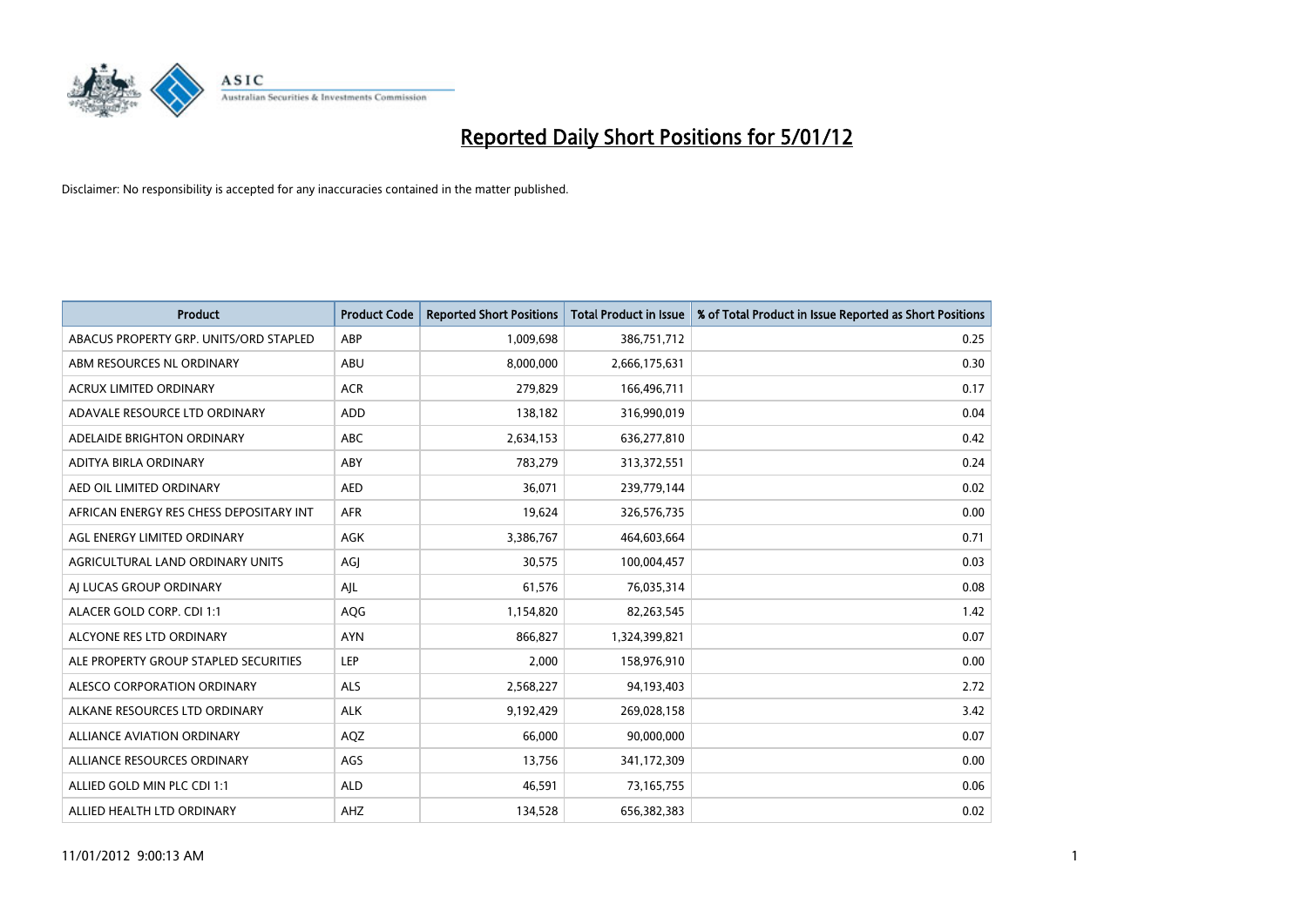

| <b>Product</b>                          | <b>Product Code</b> | <b>Reported Short Positions</b> | <b>Total Product in Issue</b> | % of Total Product in Issue Reported as Short Positions |
|-----------------------------------------|---------------------|---------------------------------|-------------------------------|---------------------------------------------------------|
| ALTONA MINING LTD ORDINARY              | <b>AOH</b>          | 857,151                         | 518,687,704                   | 0.17                                                    |
| ALUMINA LIMITED ORDINARY                | <b>AWC</b>          | 34,812,803                      | 2,440,196,187                 | 1.43                                                    |
| AMADEUS ENERGY ORDINARY                 | AMU                 | 454,000                         | 274,786,018                   | 0.17                                                    |
| AMALGAMATED HOLDINGS ORDINARY           | <b>AHD</b>          | 21,291                          | 157,533,146                   | 0.01                                                    |
| AMCOR LIMITED ORDINARY                  | <b>AMC</b>          | 4,433,723                       | 1,213,746,007                 | 0.34                                                    |
| AMP LIMITED ORDINARY                    | AMP                 | 9,881,958                       | 2,854,672,784                 | 0.33                                                    |
| AMPELLA MINING ORDINARY                 | <b>AMX</b>          | 780.290                         | 205,985,108                   | 0.39                                                    |
| ANGLOGOLD ASHANTI CDI 5:1               | AGG                 | 3,000                           | 89,207,765                    | 0.00                                                    |
| ANSELL LIMITED ORDINARY                 | <b>ANN</b>          | 2,936,126                       | 130,656,668                   | 2.22                                                    |
| ANTARES ENERGY LTD ORDINARY             | <b>AZZ</b>          | 91,636                          | 262,924,559                   | 0.03                                                    |
| ANZ BANKING GRP LTD ORDINARY            | ANZ                 | 14,540,329                      | 2,678,835,014                 | 0.54                                                    |
| APA GROUP STAPLED SECURITIES            | <b>APA</b>          | 8,498,086                       | 639,334,625                   | 1.33                                                    |
| APEX MINERALS NL ORDINARY               | <b>AXM</b>          | 885,146                         | 5,550,243,713                 | 0.02                                                    |
| APN EUROPEAN RETAIL UNITS STAPLED SEC.  | <b>AEZ</b>          | 11,832                          | 544,910,660                   | 0.00                                                    |
| APN NEWS & MEDIA ORDINARY               | <b>APN</b>          | 25,707,412                      | 630,211,415                   | 4.06                                                    |
| AQUARIUS PLATINUM. ORDINARY             | <b>AOP</b>          | 2,676,017                       | 470,312,578                   | 0.55                                                    |
| AQUILA RESOURCES ORDINARY               | <b>AQA</b>          | 6,542,214                       | 411,804,442                   | 1.54                                                    |
| ARAFURA RESOURCE LTD ORDINARY           | <b>ARU</b>          | 11,154,583                      | 367,980,342                   | 3.01                                                    |
| ARB CORPORATION ORDINARY                | <b>ARP</b>          | 15,573                          | 72,481,302                    | 0.01                                                    |
| ARDENT LEISURE GROUP STAPLED SECURITIES | AAD                 | 655,552                         | 324,236,390                   | 0.19                                                    |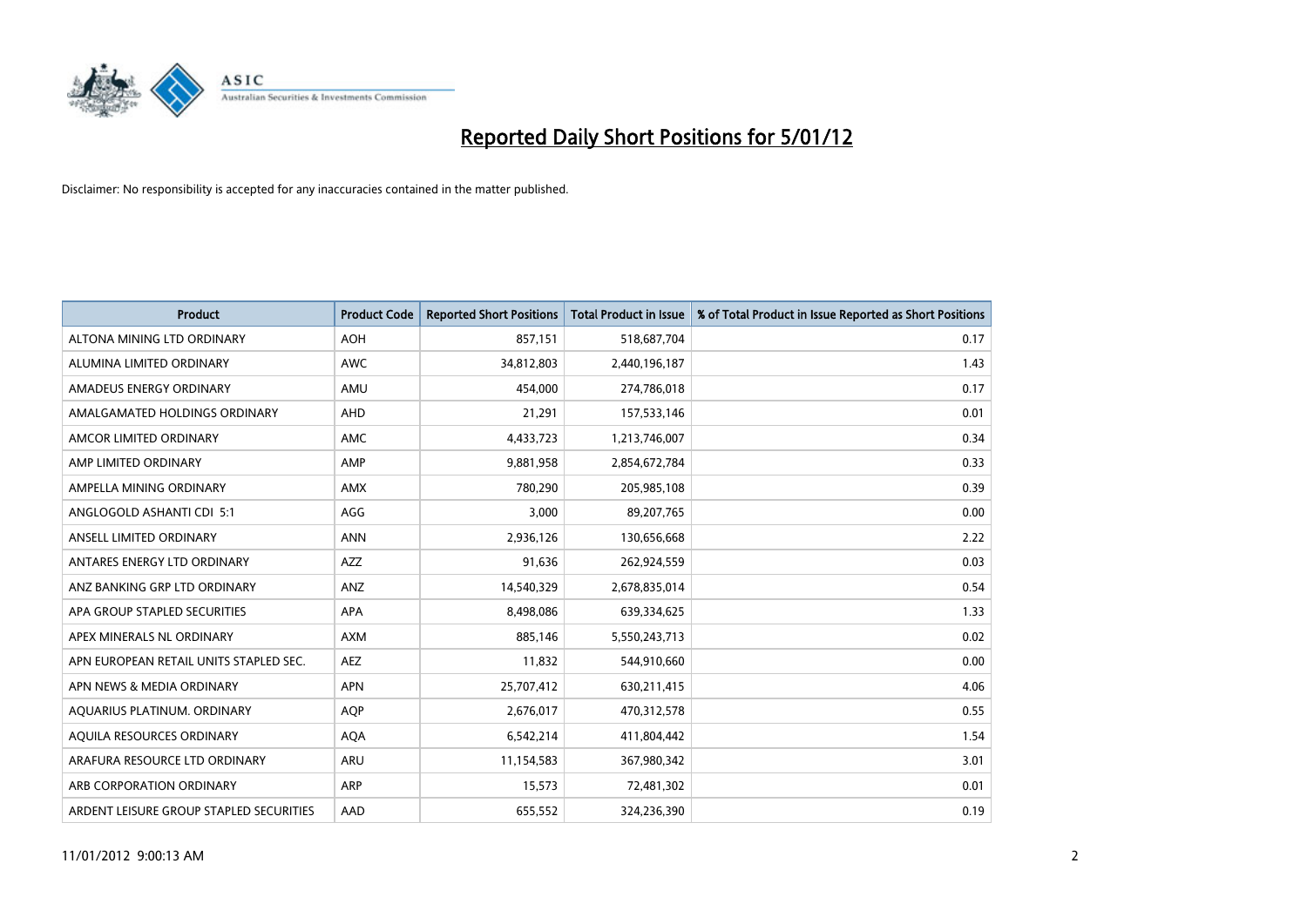

| <b>Product</b>                          | <b>Product Code</b> | <b>Reported Short Positions</b> | <b>Total Product in Issue</b> | % of Total Product in Issue Reported as Short Positions |
|-----------------------------------------|---------------------|---------------------------------|-------------------------------|---------------------------------------------------------|
| ARISTOCRAT LEISURE ORDINARY             | <b>ALL</b>          | 23,002,077                      | 543,181,024                   | 4.25                                                    |
| ASCIANO LIMITED ORDINARY                | <b>AIO</b>          | 16,485,648                      | 975,385,664                   | 1.67                                                    |
| ASG GROUP LIMITED ORDINARY              | <b>ASZ</b>          | 171,613                         | 171,456,889                   | 0.10                                                    |
| ASPEN GROUP ORD/UNITS STAPLED           | APZ                 | 1,005,727                       | 591,084,183                   | 0.16                                                    |
| ASPIRE MINING LTD ORDINARY              | <b>AKM</b>          | 614,816                         | 620,594,556                   | 0.10                                                    |
| <b>ASTON RES LTD ORDINARY</b>           | <b>AZT</b>          | 191,642                         | 204,668,861                   | 0.08                                                    |
| ASTRO JAP PROP GROUP STAPLED SECURITIES | AJA                 | 22,295                          | 58,445,002                    | 0.03                                                    |
| ASX LIMITED ORDINARY                    | ASX                 | 2,409,796                       | 175,136,729                   | 1.38                                                    |
| ATLAS IRON LIMITED ORDINARY             | <b>AGO</b>          | 17,667,510                      | 894,684,560                   | 1.97                                                    |
| <b>AURORA OIL &amp; GAS ORDINARY</b>    | <b>AUT</b>          | 11,904,730                      | 411,655,343                   | 2.88                                                    |
| AUSDRILL LIMITED ORDINARY               | <b>ASL</b>          | 187,056                         | 303,188,155                   | 0.06                                                    |
| <b>AUSENCO LIMITED ORDINARY</b>         | AAX                 | 1,374,497                       | 123,258,843                   | 1.10                                                    |
| AUSTAL LIMITED ORDINARY                 | ASB                 | 244,131                         | 188,069,638                   | 0.13                                                    |
| <b>AUSTAR UNITED ORDINARY</b>           | <b>AUN</b>          | 12,324,381                      | 1,271,505,737                 | 0.96                                                    |
| AUSTBROKERS HOLDINGS ORDINARY           | <b>AUB</b>          | 2                               | 55,545,576                    | 0.00                                                    |
| AUSTIN ENGINEERING ORDINARY             | ANG                 | 55,876                          | 72,314,403                    | 0.07                                                    |
| <b>AUSTRALAND ASSETS ASSETS</b>         | AAZPB               | 1,168                           | 2,750,000                     | 0.04                                                    |
| AUSTRALAND PROPERTY STAPLED SECURITY    | <b>ALZ</b>          | 412,092                         | 576,846,597                   | 0.06                                                    |
| AUSTRALIAN AGRICULT, ORDINARY           | AAC                 | 937,435                         | 312,892,824                   | 0.29                                                    |
| <b>AUSTRALIAN EDUCATION UNITS</b>       | <b>AEU</b>          | 625.000                         | 175,465,397                   | 0.36                                                    |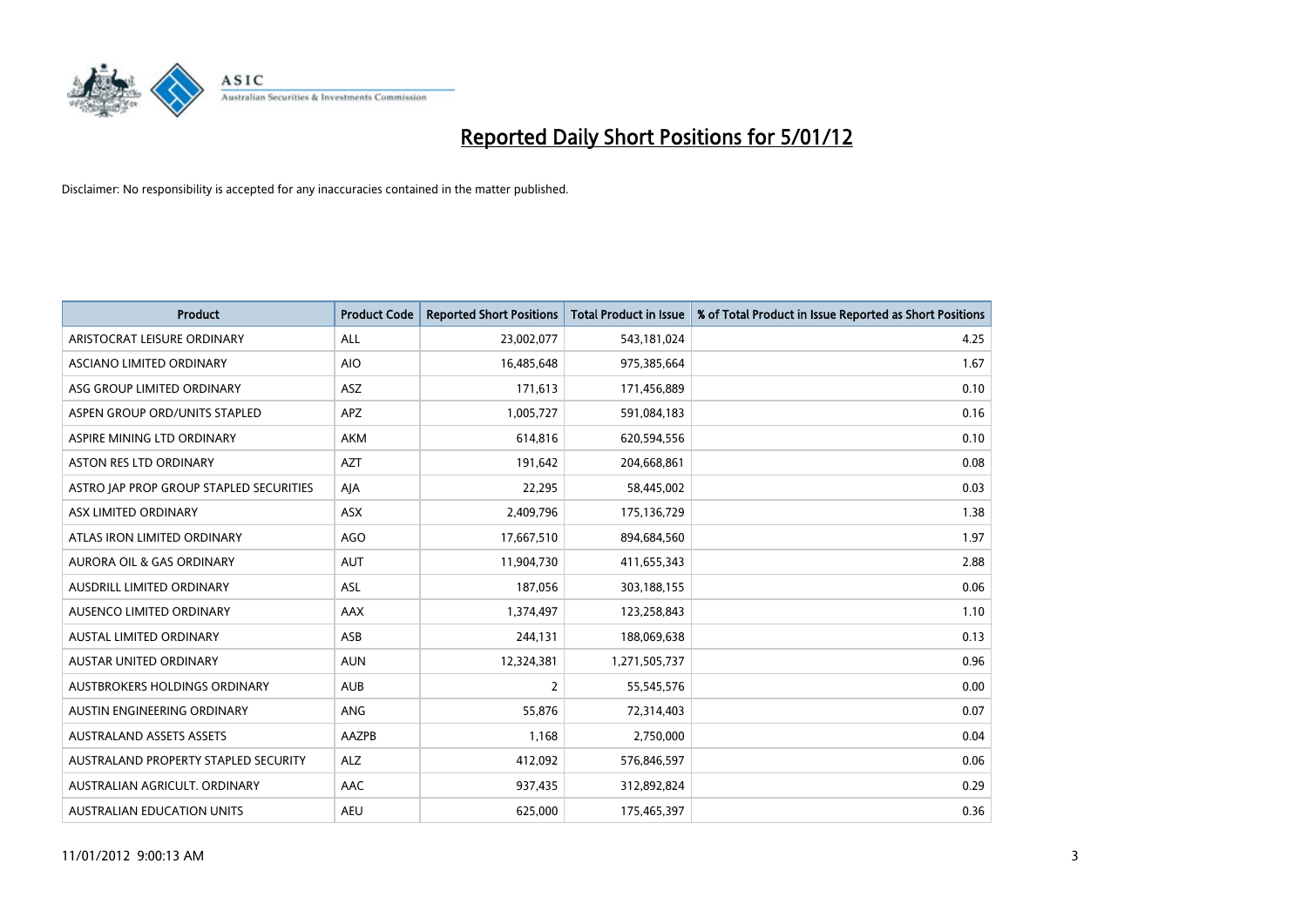

| <b>Product</b>                       | <b>Product Code</b> | <b>Reported Short Positions</b> | <b>Total Product in Issue</b> | % of Total Product in Issue Reported as Short Positions |
|--------------------------------------|---------------------|---------------------------------|-------------------------------|---------------------------------------------------------|
| AUSTRALIAN INFRASTR, UNITS/ORDINARY  | <b>AIX</b>          | 11,033,649                      | 620,733,944                   | 1.77                                                    |
| AUSTRALIAN MINES LTD ORDINARY        | <b>AUZ</b>          | 1,400,000                       | 636,910,317                   | 0.22                                                    |
| <b>AUSTRALIAN PHARM, ORDINARY</b>    | API                 | 597,390                         | 488,115,883                   | 0.12                                                    |
| AUTOMOTIVE HOLDINGS ORDINARY         | <b>AHE</b>          | 4,742                           | 260,579,682                   | 0.00                                                    |
| AVANCO RESOURCES LTD ORDINARY        | AVB                 | 60,000                          | 800,355,710                   | 0.01                                                    |
| AVEXA LIMITED ORDINARY               | <b>AVX</b>          | 243,657                         | 847,688,779                   | 0.03                                                    |
| AWE LIMITED ORDINARY                 | AWE                 | 1,694,448                       | 521,871,941                   | 0.32                                                    |
| AZUMAH RESOURCES ORDINARY            | <b>AZM</b>          | 286,232                         | 282,020,356                   | 0.11                                                    |
| BANDANNA ENERGY ORDINARY             | <b>BND</b>          | 1,873,707                       | 528,481,199                   | 0.36                                                    |
| BANK OF OUEENSLAND, ORDINARY         | <b>BOO</b>          | 11,449,198                      | 229,598,329                   | 4.96                                                    |
| <b>BANNERMAN RESOURCES ORDINARY</b>  | <b>BMN</b>          | 46,902                          | 272,892,883                   | 0.02                                                    |
| <b>BASE RES LIMITED ORDINARY</b>     | <b>BSE</b>          | 1,255,874                       | 460,440,029                   | 0.28                                                    |
| <b>BATHURST RESOURCES ORDINARY</b>   | <b>BTU</b>          | 13,333,993                      | 689,447,997                   | 1.94                                                    |
| <b>BAUXITE RESOURCE LTD ORDINARY</b> | <b>BAU</b>          | 12,000                          | 235,379,896                   | 0.01                                                    |
| <b>BC IRON LIMITED ORDINARY</b>      | <b>BCI</b>          | 390,007                         | 95,311,000                    | 0.40                                                    |
| BEACH ENERGY LIMITED ORDINARY        | <b>BPT</b>          | 9,595,459                       | 1,112,199,119                 | 0.87                                                    |
| BEADELL RESOURCE LTD ORDINARY        | <b>BDR</b>          | 5,077,835                       | 657,906,946                   | 0.77                                                    |
| BENDIGO AND ADELAIDE ORDINARY        | <b>BEN</b>          | 6,135,528                       | 383,745,148                   | 1.57                                                    |
| BERKELEY RESOURCES ORDINARY          | <b>BKY</b>          | 357,863                         | 174,298,273                   | 0.20                                                    |
| BETASHARES ASX RES ETF UNITS         | <b>ORE</b>          | 88,570                          | 4,219,665                     | 2.10                                                    |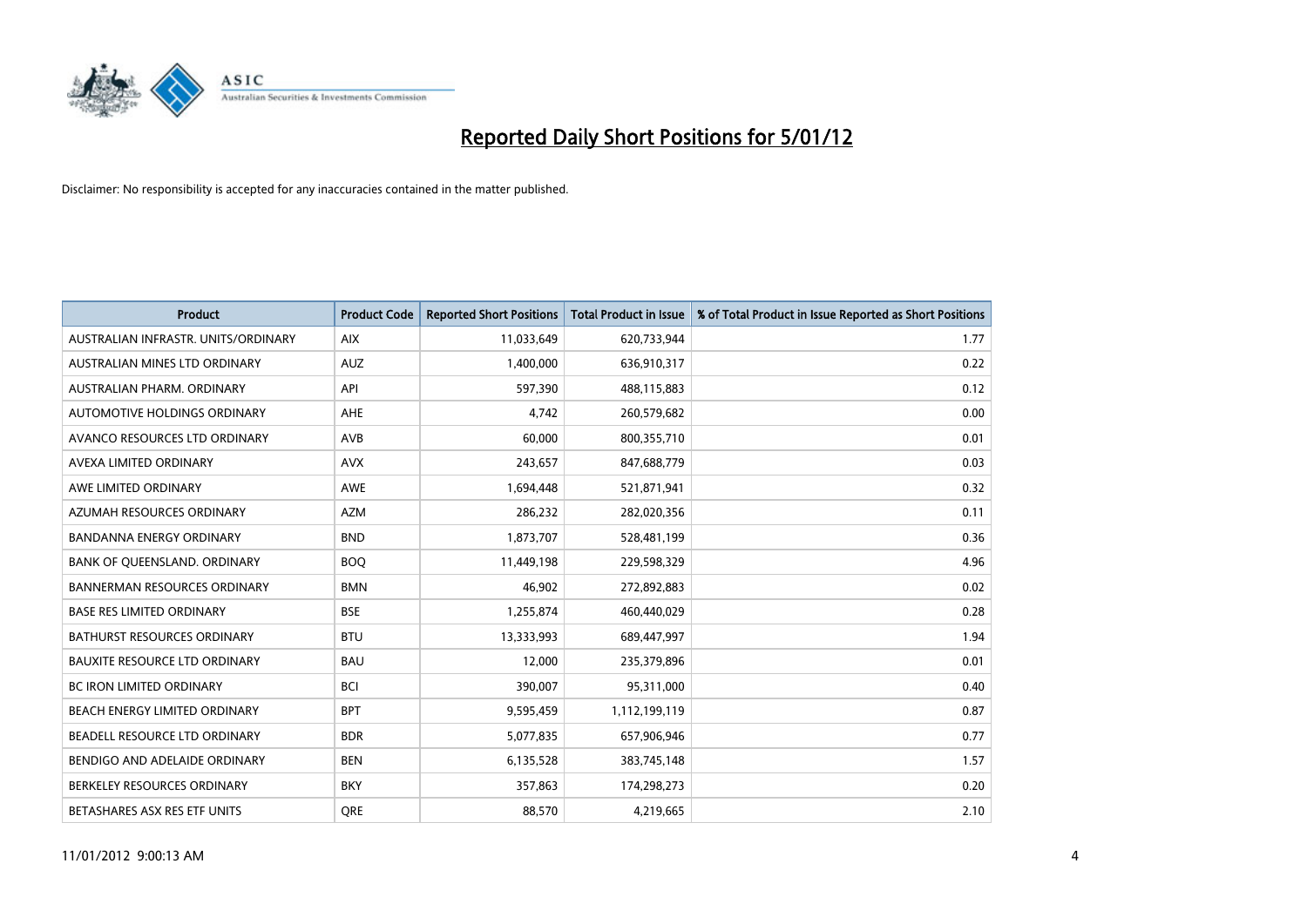

| <b>Product</b>                       | <b>Product Code</b> | <b>Reported Short Positions</b> | <b>Total Product in Issue</b> | % of Total Product in Issue Reported as Short Positions |
|--------------------------------------|---------------------|---------------------------------|-------------------------------|---------------------------------------------------------|
| <b>BHP BILLITON LIMITED ORDINARY</b> | <b>BHP</b>          | 29,519,128                      | 3,211,691,105                 | 0.90                                                    |
| <b>BILLABONG ORDINARY</b>            | <b>BBG</b>          | 26,587,117                      | 255,102,103                   | 10.42                                                   |
| <b>BIONOMICS LIMITED ORDINARY</b>    | <b>BNO</b>          | 4,513                           | 344,781,779                   | 0.00                                                    |
| <b>BIOTA HOLDINGS ORDINARY</b>       | <b>BTA</b>          | 1,461,977                       | 181,703,711                   | 0.80                                                    |
| <b>BISALLOY STEEL ORDINARY</b>       | <b>BIS</b>          | 84.480                          | 216,455,965                   | 0.04                                                    |
| BKI INVESTMENT LTD ORDINARY          | BKI                 | 508                             | 425,549,573                   | 0.00                                                    |
| <b>BLACKTHORN RESOURCES ORDINARY</b> | <b>BTR</b>          | 35,848                          | 122,918,000                   | 0.03                                                    |
| <b>BLUESCOPE STEEL LTD ORDINARY</b>  | <b>BSL</b>          | 32,231,033                      | 3,349,185,247                 | 0.96                                                    |
| <b>BOART LONGYEAR ORDINARY</b>       | <b>BLY</b>          | 3,313,365                       | 461,163,412                   | 0.72                                                    |
| <b>BOOM LOGISTICS ORDINARY</b>       | <b>BOL</b>          | 337,999                         | 468,663,585                   | 0.07                                                    |
| BORAL LIMITED, ORDINARY              | <b>BLD</b>          | 28,042,556                      | 744,729,957                   | 3.76                                                    |
| BOTSWANA METALS LTD ORDINARY         | <b>BML</b>          | 7,000                           | 143,717,013                   | 0.00                                                    |
| <b>BOW ENERGY LIMITED ORDINARY</b>   | <b>BOW</b>          | 21,917                          | 361,926,672                   | 0.01                                                    |
| <b>BRADKEN LIMITED ORDINARY</b>      | <b>BKN</b>          | 2,252,877                       | 166,624,800                   | 1.34                                                    |
| <b>BRAMBLES LIMITED ORDINARY</b>     | <b>BXB</b>          | 13,038,672                      | 1,480,367,384                 | 0.87                                                    |
| <b>BREVILLE GROUP LTD ORDINARY</b>   | <b>BRG</b>          | 2,739                           | 130,095,322                   | 0.00                                                    |
| <b>BRICKWORKS LIMITED ORDINARY</b>   | <b>BKW</b>          | 58,480                          | 147,567,333                   | 0.04                                                    |
| <b>BROCKMAN RESOURCES ORDINARY</b>   | <b>BRM</b>          | 106,451                         | 144,803,151                   | 0.06                                                    |
| BT INVESTMENT MNGMNT ORDINARY        | <b>BTT</b>          | 1,128,959                       | 267,906,977                   | 0.42                                                    |
| <b>BURU ENERGY ORDINARY</b>          | <b>BRU</b>          | 6,241,777                       | 234.204.477                   | 2.67                                                    |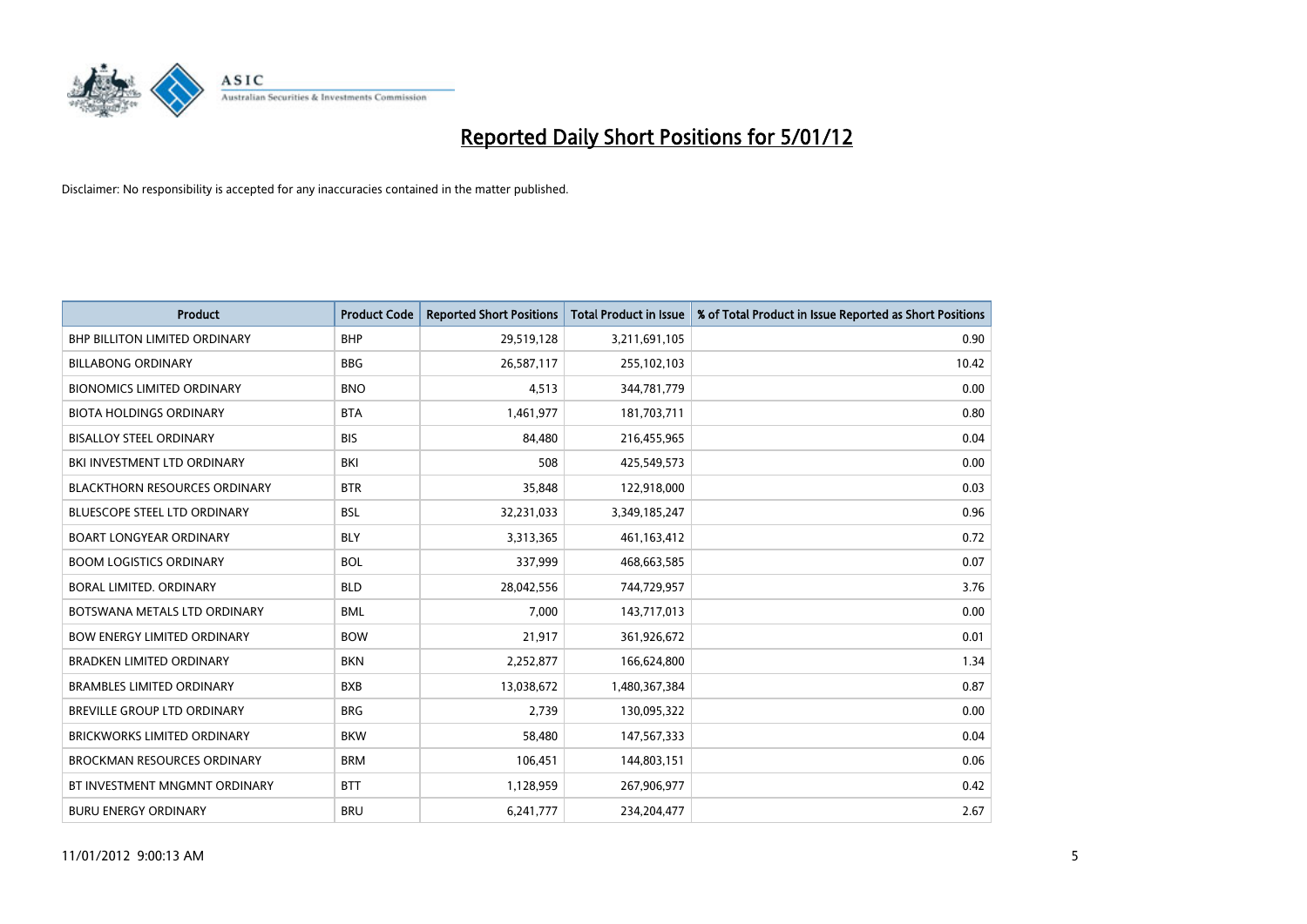

| <b>Product</b>                             | <b>Product Code</b> | <b>Reported Short Positions</b> | <b>Total Product in Issue</b> | % of Total Product in Issue Reported as Short Positions |
|--------------------------------------------|---------------------|---------------------------------|-------------------------------|---------------------------------------------------------|
| <b>BWP TRUST ORDINARY UNITS</b>            | <b>BWP</b>          | 343,749                         | 520,012,793                   | 0.05                                                    |
| CABCHARGE AUSTRALIA ORDINARY               | CAB                 | 542,359                         | 120,437,014                   | 0.45                                                    |
| CALTEX AUSTRALIA ORDINARY                  | <b>CTX</b>          | 6,479,918                       | 270,000,000                   | 2.39                                                    |
| CAMPBELL BROTHERS ORDINARY                 | <b>CPB</b>          | 732,999                         | 67,503,411                    | 1.09                                                    |
| CAPE LAMBERT RES LTD ORDINARY              | <b>CFE</b>          | 743,897                         | 688,108,792                   | 0.10                                                    |
| CAR PARK TECH LTD ORDINARY                 | <b>CPZ</b>          | 90,000                          | 133,358,602                   | 0.07                                                    |
| CARABELLA RES LTD ORDINARY                 | <b>CLR</b>          | 858                             | 123,101,882                   | 0.00                                                    |
| <b>CARBON ENERGY ORDINARY</b>              | <b>CNX</b>          | 482,606                         | 768,126,960                   | 0.06                                                    |
| CARDNO LIMITED ORDINARY                    | CDD                 | 8,183                           | 112,883,692                   | 0.00                                                    |
| CARNARVON PETROLEUM ORDINARY               | <b>CVN</b>          | 1,740,255                       | 693,320,634                   | 0.25                                                    |
| <b>CARNEGIE WAVE ENERGY ORDINARY</b>       | <b>CWE</b>          | 83,000                          | 901,487,627                   | 0.01                                                    |
| <b>CARPATHIAN RESOURCES ORDINARY</b>       | <b>CPN</b>          | 75,000                          | 304,535,101                   | 0.02                                                    |
| CARPENTARIA EXP. LTD ORDINARY              | CAP                 | 9,777                           | 98,991,301                    | 0.01                                                    |
| CARSALES.COM LTD ORDINARY                  | <b>CRZ</b>          | 12,974,698                      | 233, 264, 223                 | 5.57                                                    |
| <b>CASH CONVERTERS ORDINARY</b>            | CCV                 | 92,958                          | 379,761,025                   | 0.02                                                    |
| <b>CASPIAN OIL &amp; GAS ORDINARY</b>      | <b>CIG</b>          | 50,000                          | 1,331,500,513                 | 0.00                                                    |
| <b>CELLNET GROUP ORDINARY</b>              | <b>CLT</b>          | 1,342                           | 60,978,107                    | 0.00                                                    |
| CENTRAL PETROLEUM ORDINARY                 | <b>CTP</b>          | 11,455                          | 1,073,304,842                 | 0.00                                                    |
| <b>CENTRO PROPERTIES UNITS/ORD STAPLED</b> | <b>CNP</b>          | 2,537                           | 972,414,514                   | 0.00                                                    |
| CENTRO RETAIL AUST ORD/UNIT STAPLED SEC    | <b>CRF</b>          | 60,716                          | 1,340,723,189                 | 0.00                                                    |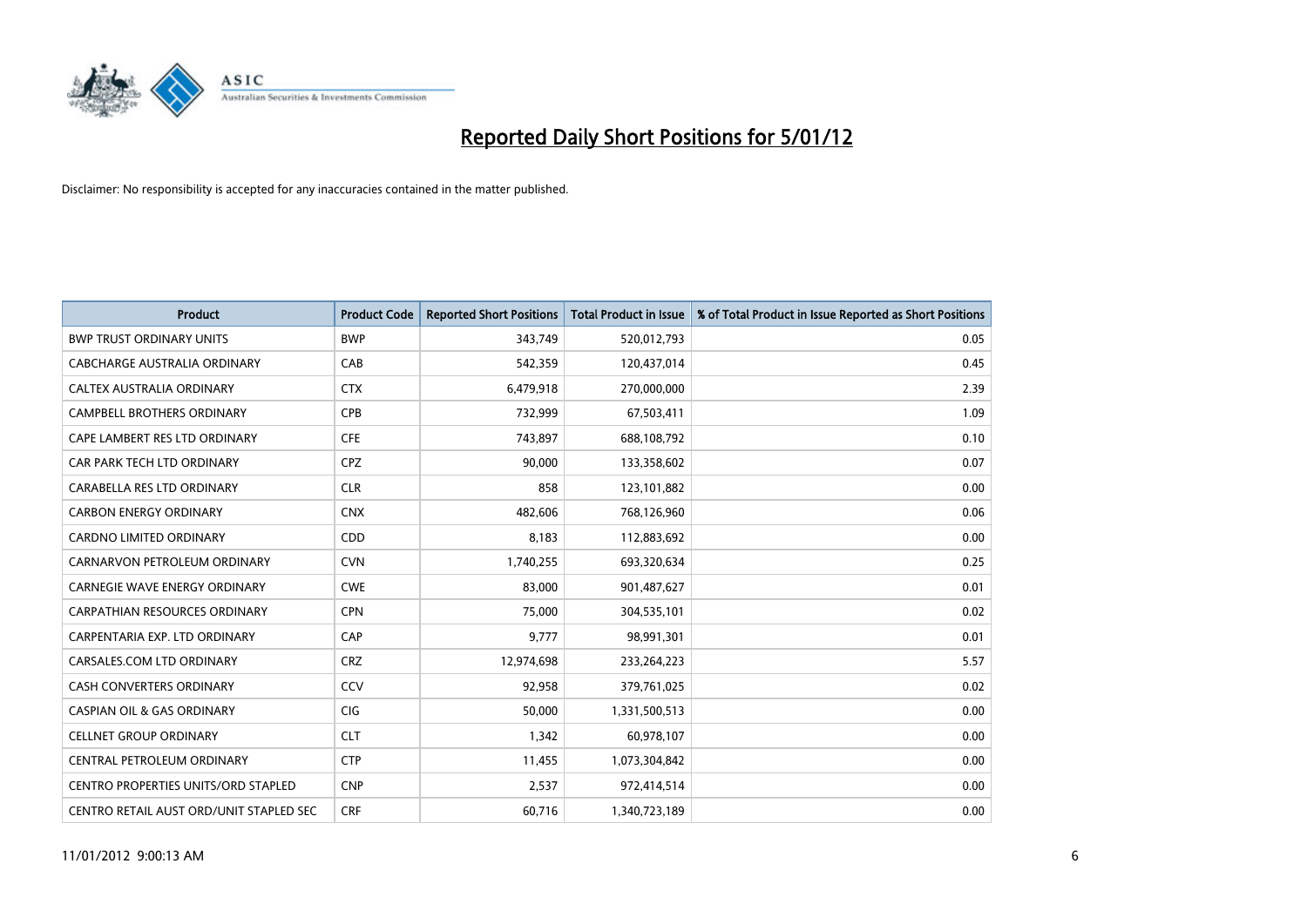

| <b>Product</b>                           | <b>Product Code</b> | <b>Reported Short Positions</b> | <b>Total Product in Issue</b> | % of Total Product in Issue Reported as Short Positions |
|------------------------------------------|---------------------|---------------------------------|-------------------------------|---------------------------------------------------------|
| CENTRO RETAIL GROUP STAPLED SECURITIES   | <b>CER</b>          | 452,940                         | 2,286,399,424                 | 0.02                                                    |
| <b>CERAMIC FUEL CELLS ORDINARY</b>       | <b>CFU</b>          | 257,430                         | 1,366,298,863                 | 0.02                                                    |
| <b>CFS RETAIL PROPERTY UNITS</b>         | <b>CFX</b>          | 85,316,527                      | 2,839,591,911                 | 3.01                                                    |
| CGA MINING LIMITED ORDINARY              | <b>CGX</b>          | 9,132                           | 333,475,726                   | 0.00                                                    |
| <b>CHALICE GOLD MINES ORDINARY</b>       | <b>CHN</b>          | 200                             | 250,030,886                   | 0.00                                                    |
| <b>CHALLENGER DIV.PRO. STAPLED UNITS</b> | <b>CDI</b>          | 96,520                          | 883,903,667                   | 0.00                                                    |
| <b>CHALLENGER INFRAST, STAPLED UNITS</b> | <b>CIF</b>          | 71,859                          | 316,223,785                   | 0.02                                                    |
| <b>CHALLENGER LIMITED ORDINARY</b>       | CGF                 | 7,166,661                       | 552,513,723                   | 1.31                                                    |
| CHANDLER MACLEOD LTD ORDINARY            | <b>CMG</b>          | 11,970                          | 466,466,720                   | 0.00                                                    |
| CHARTER HALL GROUP STAPLED US PROHIBIT.  | <b>CHC</b>          | 163,999                         | 308,055,896                   | 0.04                                                    |
| <b>CHARTER HALL OFFICE UNIT</b>          | COO                 | 5,965,080                       | 493,319,730                   | 1.19                                                    |
| <b>CHARTER HALL RETAIL UNITS</b>         | <b>CQR</b>          | 1,602,032                       | 299,628,571                   | 0.53                                                    |
| <b>CHORUS LIMITED ORDINARY</b>           | <b>CNU</b>          | 1,265,372                       | 385,082,123                   | 0.32                                                    |
| CITIGOLD CORP LTD ORDINARY               | <b>CTO</b>          | 1,497,665                       | 1,105,078,301                 | 0.13                                                    |
| CLINUVEL PHARMACEUT. ORDINARY            | <b>CUV</b>          | 4,127                           | 30,844,206                    | 0.01                                                    |
| <b>CLOUGH LIMITED ORDINARY</b>           | <b>CLO</b>          | 129,227                         | 769,416,269                   | 0.02                                                    |
| COAL OF AFRICA LTD ORDINARY              | <b>CZA</b>          | 231,817                         | 662,284,573                   | 0.03                                                    |
| COALSPUR MINES LTD ORDINARY              | <b>CPL</b>          | 900.097                         | 579,768,744                   | 0.16                                                    |
| <b>COBAR CONSOLIDATED ORDINARY</b>       | CCU                 | 27,100                          | 206,918,037                   | 0.01                                                    |
| COCA-COLA AMATIL ORDINARY                | <b>CCL</b>          | 11,317,091                      | 759,567,552                   | 1.47                                                    |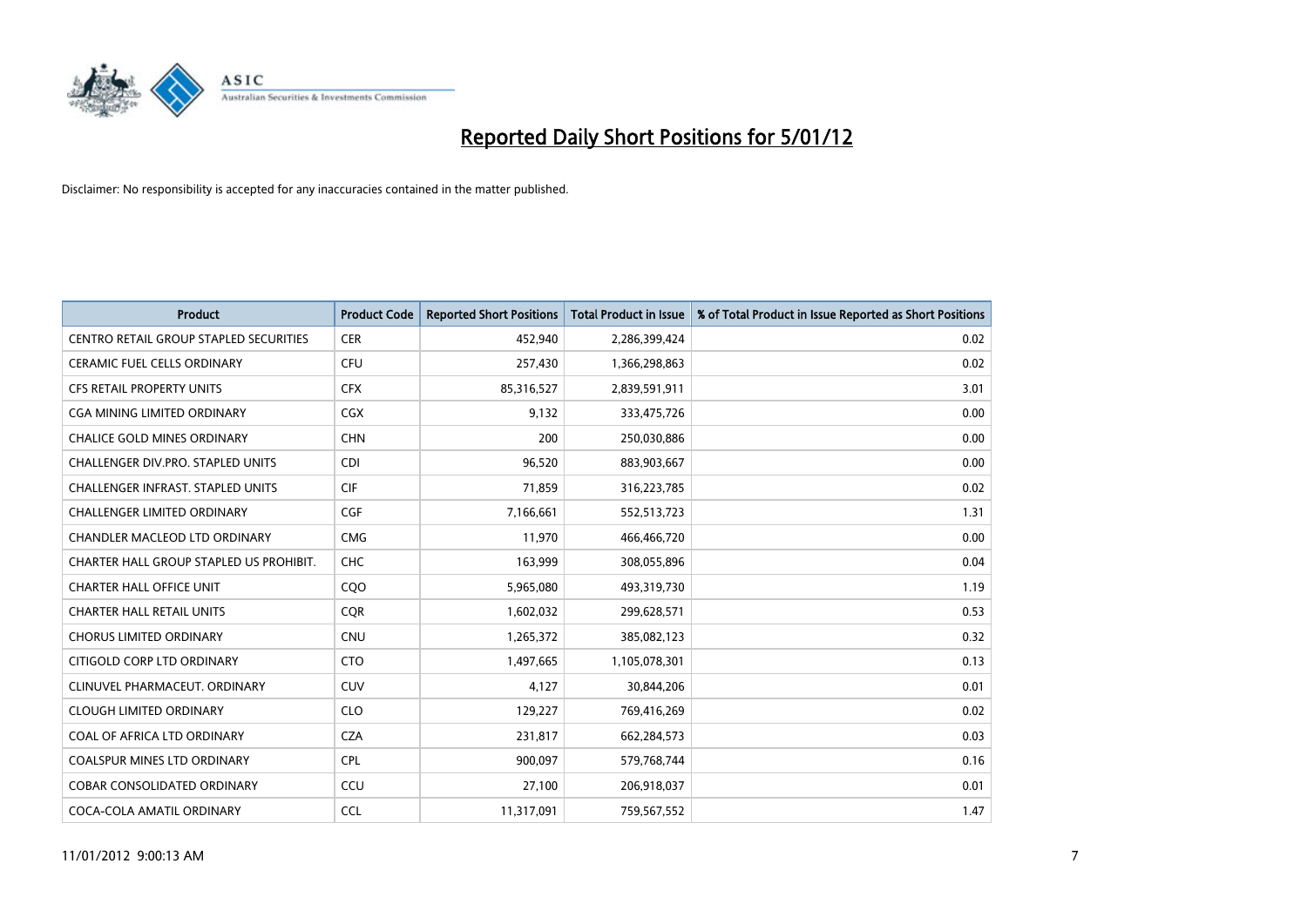

| <b>Product</b>                          | <b>Product Code</b> | <b>Reported Short Positions</b> | <b>Total Product in Issue</b> | % of Total Product in Issue Reported as Short Positions |
|-----------------------------------------|---------------------|---------------------------------|-------------------------------|---------------------------------------------------------|
| <b>COCHLEAR LIMITED ORDINARY</b>        | <b>COH</b>          | 4,326,690                       | 56,902,433                    | 7.56                                                    |
| COCKATOO COAL ORDINARY                  | <b>COK</b>          | 7,264,188                       | 1,016,196,908                 | 0.71                                                    |
| <b>COFFEY INTERNATIONAL ORDINARY</b>    | <b>COF</b>          | 249                             | 239,260,027                   | 0.00                                                    |
| <b>COKAL LTD ORDINARY</b>               | <b>CKA</b>          | 392,815                         | 384,039,702                   | 0.10                                                    |
| COLLINS FOODS LTD ORDINARY              | <b>CKF</b>          | 326                             | 93,000,003                    | 0.00                                                    |
| COMMONWEALTH BANK, ORDINARY             | <b>CBA</b>          | 33,650,974                      | 1,581,280,593                 | 2.11                                                    |
| COMMONWEALTH PROP ORDINARY UNITS        | <b>CPA</b>          | 26,518,354                      | 2,458,123,552                 | 1.07                                                    |
| <b>COMPASS RESOURCES ORDINARY</b>       | <b>CMR</b>          | 115,000                         | 1,403,744,100                 | 0.00                                                    |
| COMPUTERSHARE LTD ORDINARY              | CPU                 | 6,337,399                       | 555,664,059                   | 1.11                                                    |
| CONSOLIDATED MEDIA, ORDINARY            | <b>CMI</b>          | 1,545,916                       | 561,834,996                   | 0.27                                                    |
| CONTANGO MICROCAP ORDINARY              | <b>CTN</b>          | 7,500                           | 147,467,406                   | 0.01                                                    |
| CONTINENTAL COAL LTD ORDINARY           | CCC                 | 48,735                          | 399,224,054                   | 0.01                                                    |
| COOPER ENERGY LTD ORDINARY              | <b>COE</b>          | 1,858,594                       | 292,576,001                   | 0.64                                                    |
| <b>COPPER STRIKE LTD ORDINARY</b>       | <b>CSE</b>          | 714                             | 129,455,571                   | 0.00                                                    |
| <b>CORDLIFE LIMITED ORDINARY</b>        | CBB                 |                                 | 150,887,354                   | 0.00                                                    |
| <b>CREDIT CORP GROUP ORDINARY</b>       | <b>CCP</b>          | 13,202                          | 45,571,114                    | 0.03                                                    |
| <b>CROMWELL PROP STAPLED SECURITIES</b> | <b>CMW</b>          | 87,748                          | 1,112,401,436                 | 0.01                                                    |
| <b>CROWN LIMITED ORDINARY</b>           | <b>CWN</b>          | 2,185,247                       | 728,394,185                   | 0.30                                                    |
| <b>CSG LIMITED ORDINARY</b>             | CSV                 | 550,610                         | 282,567,499                   | 0.19                                                    |
| <b>CSL LIMITED ORDINARY</b>             | <b>CSL</b>          | 5,703,333                       | 519,894,533                   | 1.06                                                    |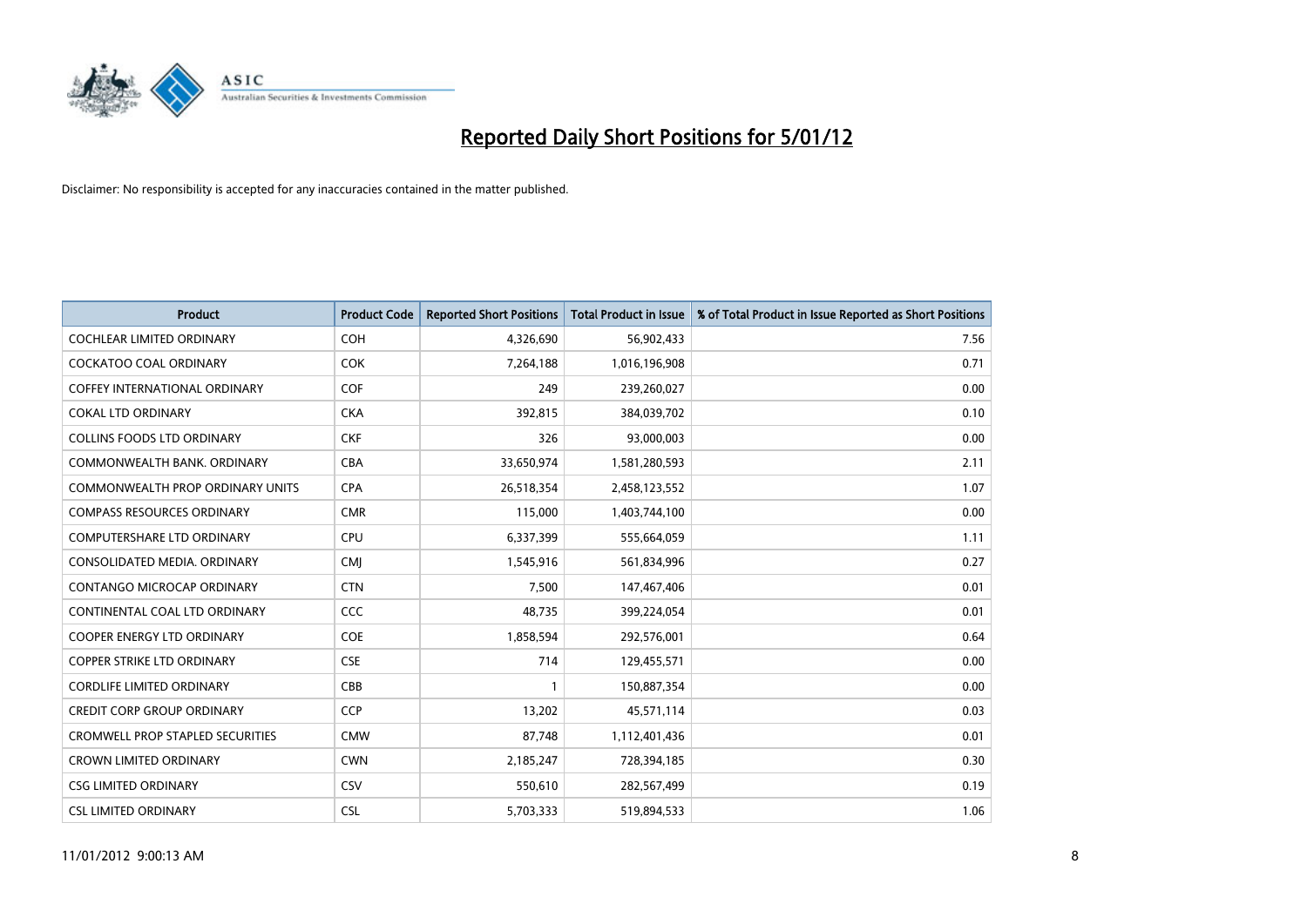

| <b>Product</b>                     | <b>Product Code</b> | <b>Reported Short Positions</b> | <b>Total Product in Issue</b> | % of Total Product in Issue Reported as Short Positions |
|------------------------------------|---------------------|---------------------------------|-------------------------------|---------------------------------------------------------|
| <b>CSR LIMITED ORDINARY</b>        | <b>CSR</b>          | 18,670,557                      | 506,000,315                   | 3.68                                                    |
| <b>CUDECO LIMITED ORDINARY</b>     | CDU                 | 1,647,076                       | 160,237,636                   | 1.01                                                    |
| <b>CUSTOMERS LIMITED ORDINARY</b>  | CUS                 | 10,319                          | 134,869,357                   | 0.01                                                    |
| DART ENERGY LTD ORDINARY           | <b>DTE</b>          | 5,883,568                       | 734,931,470                   | 0.80                                                    |
| DAVID JONES LIMITED ORDINARY       | <b>DJS</b>          | 53,256,608                      | 524,940,325                   | 10.13                                                   |
| DECMIL GROUP LIMITED ORDINARY      | <b>DCG</b>          | 161,496                         | 165,692,757                   | 0.08                                                    |
| DEEP YELLOW LIMITED ORDINARY       | <b>DYL</b>          | 15,874                          | 1,128,736,403                 | 0.00                                                    |
| DEVINE LIMITED ORDINARY            | <b>DVN</b>          | 1,011                           | 158,730,556                   | 0.00                                                    |
| DEXUS PROPERTY GROUP STAPLED UNITS | <b>DXS</b>          | 27,158,507                      | 4,839,024,176                 | 0.55                                                    |
| DISCOVERY METALS LTD ORDINARY      | <b>DML</b>          | 4,705,016                       | 442,128,231                   | 1.06                                                    |
| DOMINO PIZZA ENTERPR ORDINARY      | <b>DMP</b>          | 41,886                          | 69,174,674                    | 0.06                                                    |
| DOWNER EDI LIMITED ORDINARY        | <b>DOW</b>          | 5,980,951                       | 429,100,296                   | 1.40                                                    |
| DUET GROUP STAPLED US PROHIBIT.    | <b>DUE</b>          | 10,510,664                      | 1,091,628,341                 | 0.96                                                    |
| DULUXGROUP LIMITED ORDINARY        | <b>DLX</b>          | 11,723,873                      | 367,456,259                   | 3.18                                                    |
| DWS LTD ORDINARY                   | <b>DWS</b>          | 1,541                           | 132,362,763                   | 0.00                                                    |
| ECHO ENTERTAINMENT ORDINARY        | EGP                 | 3,610,914                       | 688,019,737                   | 0.51                                                    |
| <b>ELDERS LIMITED ORDINARY</b>     | <b>ELD</b>          | 15,578,438                      | 448,598,480                   | 3.47                                                    |
| ELDORADO GOLD CORP CDI 1:1         | EAU                 | 37,067                          | 9,175,768                     | 0.39                                                    |
| ELEMENTAL MINERALS ORDINARY        | <b>ELM</b>          | 519,478                         | 228,787,236                   | 0.21                                                    |
| ELEMENTOS LIMITED ORDINARY         | <b>ELT</b>          | 279.216                         | 82,383,526                    | 0.34                                                    |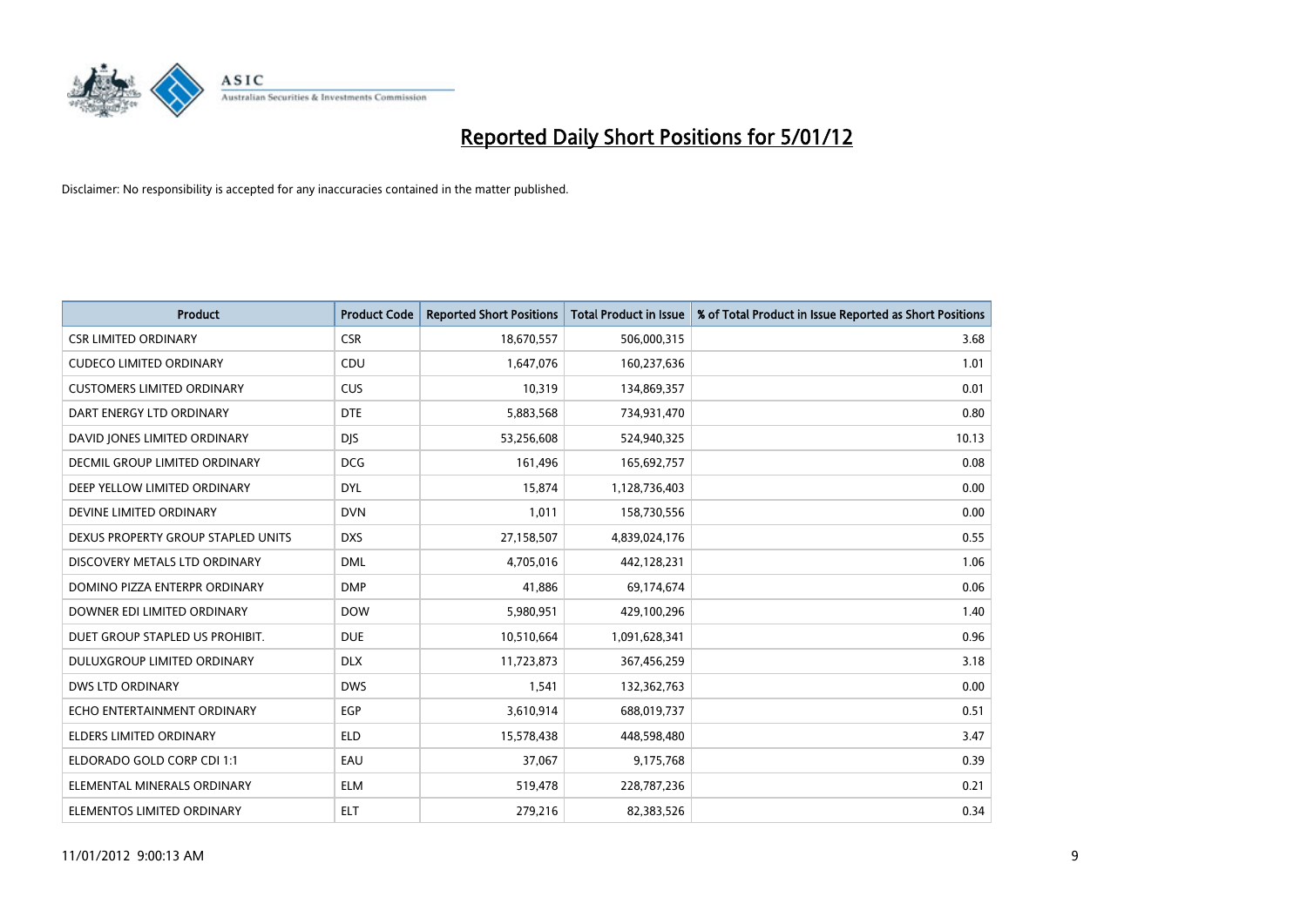

| <b>Product</b>                        | <b>Product Code</b> | <b>Reported Short Positions</b> | <b>Total Product in Issue</b> | % of Total Product in Issue Reported as Short Positions |
|---------------------------------------|---------------------|---------------------------------|-------------------------------|---------------------------------------------------------|
| ELIXIR PETROLEUM LTD ORDINARY         | <b>EXR</b>          | 324,400                         | 217,288,472                   | 0.15                                                    |
| <b>EMECO HOLDINGS ORDINARY</b>        | <b>EHL</b>          | 1,059,546                       | 631,237,586                   | 0.17                                                    |
| <b>EMMERSON RESOURCES ORDINARY</b>    | <b>ERM</b>          | 64.804                          | 257,244,302                   | 0.03                                                    |
| <b>ENDEAVOUR MIN CORP CDI 1:1</b>     | <b>EVR</b>          | 144,837                         | 129,197,662                   | 0.10                                                    |
| <b>ENERGY RESOURCES ORDINARY 'A'</b>  | <b>ERA</b>          | 3,140,805                       | 517,725,062                   | 0.59                                                    |
| <b>ENERGY WORLD CORPOR, ORDINARY</b>  | <b>EWC</b>          | 20,061,449                      | 1,734,166,672                 | 1.16                                                    |
| <b>ENTEK ENERGY LTD ORDINARY</b>      | ETE                 | 489,903                         | 510,657,387                   | 0.10                                                    |
| ENTELLECT LIMITED ORDINARY            | <b>ESN</b>          | 464,050                         | 985,337,932                   | 0.05                                                    |
| <b>ENVESTRA LIMITED ORDINARY</b>      | <b>ENV</b>          | 2,329,016                       | 1,547,890,032                 | 0.15                                                    |
| EVOLUTION MINING LTD ORDINARY         | <b>EVN</b>          | 1,529,267                       | 700,995,107                   | 0.21                                                    |
| EXOMA ENERGY LIMITED ORDINARY         | <b>EXE</b>          | 281,678                         | 417,357,759                   | 0.07                                                    |
| <b>EXTRACT RESOURCES ORDINARY</b>     | <b>EXT</b>          | 917,735                         | 251,159,163                   | 0.34                                                    |
| FAIRFAX MEDIA LTD ORDINARY            | <b>FXI</b>          | 281,921,568                     | 2,351,955,725                 | 12.01                                                   |
| <b>FANTASTIC HOLDINGS ORDINARY</b>    | <b>FAN</b>          | 1,220                           | 102,739,538                   | 0.00                                                    |
| FAR LTD ORDINARY                      | <b>FAR</b>          | 21,000,000                      | 2,150,080,157                 | 0.98                                                    |
| FISHER & PAYKEL APP. ORDINARY         | <b>FPA</b>          | 18,298                          | 724,235,162                   | 0.00                                                    |
| FISHER & PAYKEL H. ORDINARY           | <b>FPH</b>          | 1,999                           | 530,030,707                   | 0.00                                                    |
| FKP PROPERTY GROUP STAPLED SECURITIES | <b>FKP</b>          | 17,840,568                      | 1,197,968,723                 | 1.47                                                    |
| FLEETWOOD CORP ORDINARY               | <b>FWD</b>          | 243,530                         | 58,850,214                    | 0.41                                                    |
| FLETCHER BUILDING ORDINARY            | <b>FBU</b>          | 9,401,756                       | 680,739,504                   | 1.37                                                    |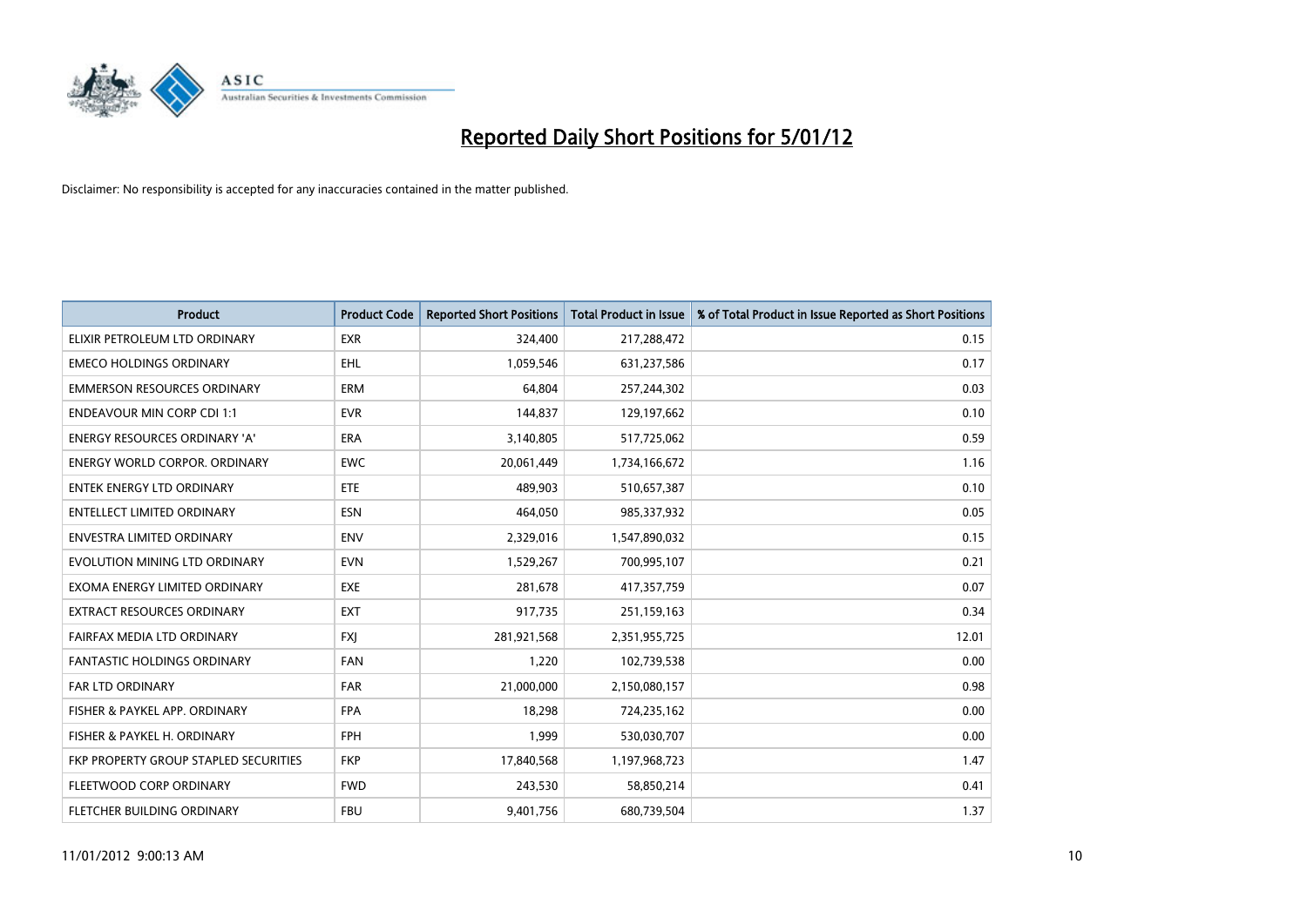

| <b>Product</b>                            | <b>Product Code</b> | <b>Reported Short Positions</b> | <b>Total Product in Issue</b> | % of Total Product in Issue Reported as Short Positions |
|-------------------------------------------|---------------------|---------------------------------|-------------------------------|---------------------------------------------------------|
| <b>FLEXIGROUP LIMITED ORDINARY</b>        | <b>FXL</b>          | 64,513                          | 279,268,329                   | 0.02                                                    |
| <b>FLIGHT CENTRE ORDINARY</b>             | <b>FLT</b>          | 9,683,243                       | 100,005,264                   | 9.69                                                    |
| FLINDERS MINES LTD ORDINARY               | <b>FMS</b>          | 22,541,207                      | 1,821,300,404                 | 1.24                                                    |
| FOCUS MINERALS LTD ORDINARY               | <b>FML</b>          | 2,077,360                       | 4,320,773,701                 | 0.04                                                    |
| <b>FORGE GROUP LIMITED ORDINARY</b>       | FGE                 | 125,036                         | 83,429,014                    | 0.14                                                    |
| FORTE ENERGY NL ORDINARY                  | <b>FTE</b>          | 2,667,039                       | 695,589,311                   | 0.38                                                    |
| <b>FORTESCUE METALS GRP ORDINARY</b>      | <b>FMG</b>          | 53,363,545                      | 3,113,798,659                 | 1.65                                                    |
| FTD CORPORATION ORDINARY                  | <b>FTD</b>          | 8,088                           | 1,824,664                     | 0.44                                                    |
| FUNTASTIC LIMITED ORDINARY                | <b>FUN</b>          | 322,528                         | 340,997,682                   | 0.09                                                    |
| <b>G.U.D. HOLDINGS ORDINARY</b>           | <b>GUD</b>          | 345,239                         | 70,107,387                    | 0.48                                                    |
| <b>GALAXY RESOURCES ORDINARY</b>          | GXY                 | 2,705,064                       | 323,327,000                   | 0.81                                                    |
| <b>GEODYNAMICS LIMITED ORDINARY</b>       | GDY                 | 34,226                          | 363,690,627                   | 0.01                                                    |
| <b>GINDALBIE METALS LTD ORDINARY</b>      | <b>GBG</b>          | 27,276,789                      | 1,247,487,454                 | 2.16                                                    |
| <b>GLOBAL MINING ORDINARY</b>             | GMI                 | 8.951                           | 182,363,570                   | 0.00                                                    |
| <b>GLOUCESTER COAL ORDINARY</b>           | GCL                 | 5,271,216                       | 202,905,967                   | 2.59                                                    |
| <b>GME RESOURCES LTD ORDINARY</b>         | <b>GME</b>          | 800                             | 322,635,902                   | 0.00                                                    |
| <b>GOLD ROAD RES LTD ORDINARY</b>         | GOR                 | 90,431                          | 389,650,665                   | 0.02                                                    |
| <b>GOLDEN WEST RESOURCE ORDINARY</b>      | <b>GWR</b>          | 1,617                           | 192,082,567                   | 0.00                                                    |
| <b>GOODMAN FIELDER, ORDINARY</b>          | <b>GFF</b>          | 78,779,497                      | 1,955,559,207                 | 4.02                                                    |
| <b>GOODMAN GROUP STAPLED US PROHIBIT.</b> | <b>GMG</b>          | 41.698.896                      | 7.699.816.741                 | 0.51                                                    |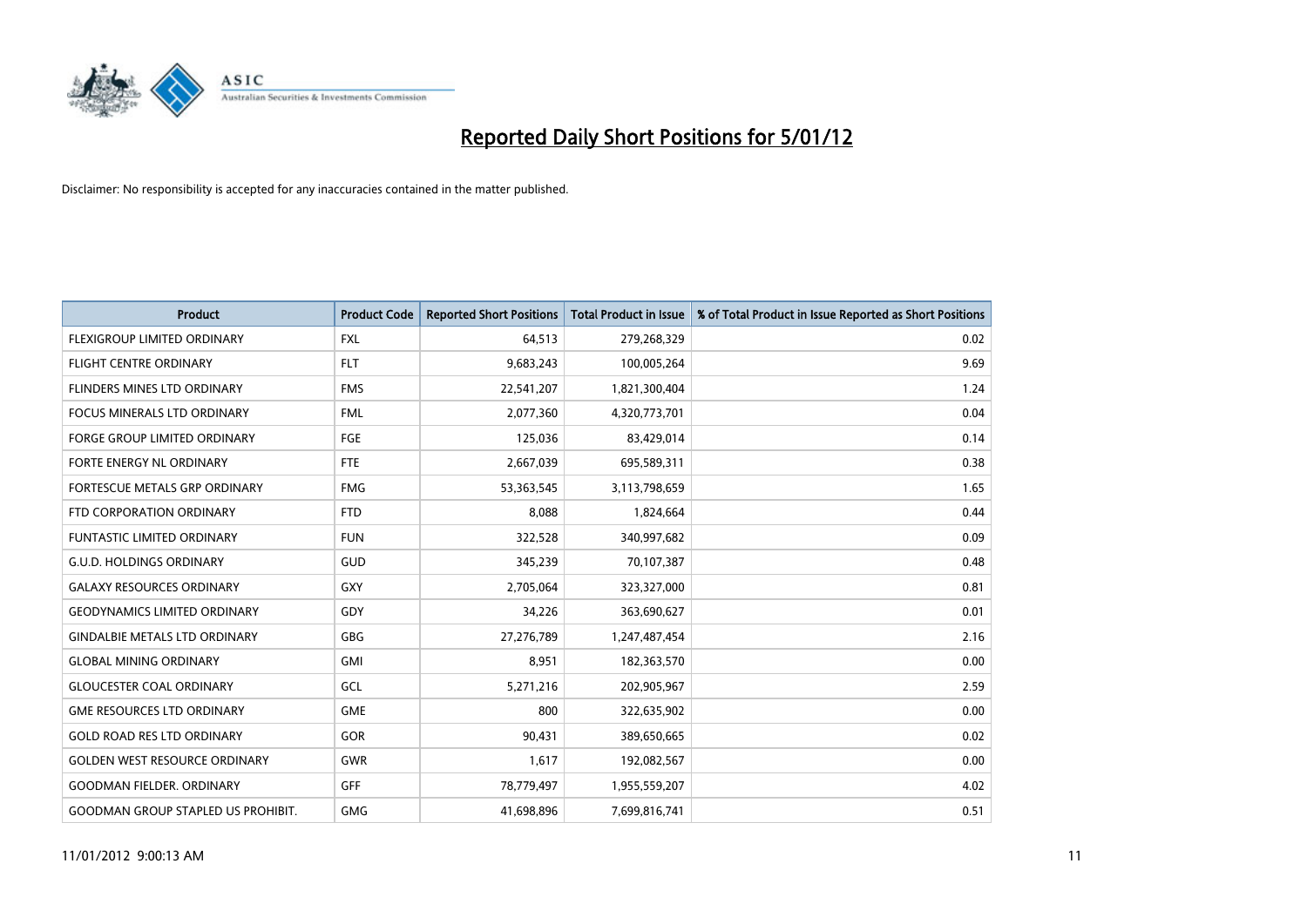

| <b>Product</b>                               | <b>Product Code</b> | <b>Reported Short Positions</b> | <b>Total Product in Issue</b> | % of Total Product in Issue Reported as Short Positions |
|----------------------------------------------|---------------------|---------------------------------|-------------------------------|---------------------------------------------------------|
| <b>GPT GROUP STAPLED SEC.</b>                | GPT                 | 21,680,984                      | 1,817,396,432                 | 1.18                                                    |
| <b>GRAINCORP LIMITED A CLASS ORDINARY</b>    | <b>GNC</b>          | 644,144                         | 198,318,900                   | 0.33                                                    |
| <b>GRANGE RESOURCES, ORDINARY</b>            | <b>GRR</b>          | 342,906                         | 1,153,937,134                 | 0.03                                                    |
| <b>GREENCAP LIMITED ORDINARY</b>             | GCG                 | 1                               | 262,515,385                   | 0.00                                                    |
| <b>GREENLAND MIN EN LTD ORDINARY</b>         | GGG                 | 3,297,944                       | 416,390,488                   | 0.77                                                    |
| <b>GRYPHON MINERALS LTD ORDINARY</b>         | GRY                 | 1,616,938                       | 348,164,983                   | 0.45                                                    |
| <b>GUILDFORD COAL LTD ORDINARY</b>           | <b>GUF</b>          | 1,388,803                       | 230,523,734                   | 0.60                                                    |
| <b>GUINNESS PEAT GROUP. CDI 1:1</b>          | GPG                 | 54                              | 282,655,688                   | 0.00                                                    |
| <b>GUNNS LIMITED ORDINARY</b>                | <b>GNS</b>          | 40,574,870                      | 848,401,559                   | 4.76                                                    |
| <b>GWA GROUP LTD ORDINARY</b>                | <b>GWA</b>          | 11,698,453                      | 301,525,014                   | 3.89                                                    |
| <b>HARVEY NORMAN ORDINARY</b>                | <b>HVN</b>          | 59,169,213                      | 1,062,316,784                 | 5.58                                                    |
| HASTIE GROUP LIMITED ORDINARY                | <b>HST</b>          | 232,275                         | 137,353,504                   | 0.16                                                    |
| <b>HASTINGS DIVERSIFIED STAPLED SECURITY</b> | <b>HDF</b>          | 1,174,895                       | 530,001,072                   | 0.22                                                    |
| <b>HEARTWARE INT INC CDI 35:1</b>            | <b>HIN</b>          | 272,008                         | 43,772,855                    | 0.62                                                    |
| <b>HENDERSON GROUP CDI 1:1</b>               | <b>HGG</b>          | 10,692,657                      | 668,374,277                   | 1.59                                                    |
| HFA HOLDINGS LIMITED ORDINARY                | <b>HFA</b>          | 16,273                          | 117,332,831                   | 0.01                                                    |
| <b>HIGHLANDS PACIFIC ORDINARY</b>            | <b>HIG</b>          | 2,416,464                       | 686,082,148                   | 0.35                                                    |
| HILLGROVE RES LTD ORDINARY                   | <b>HGO</b>          | 7,469,527                       | 793,698,575                   | 0.93                                                    |
| <b>HILLS HOLDINGS LTD ORDINARY</b>           | <b>HIL</b>          | 3,950,140                       | 246,349,244                   | 1.59                                                    |
| HORIZON OIL LIMITED ORDINARY                 | <b>HZN</b>          | 19,460,271                      | 1,130,811,515                 | 1.72                                                    |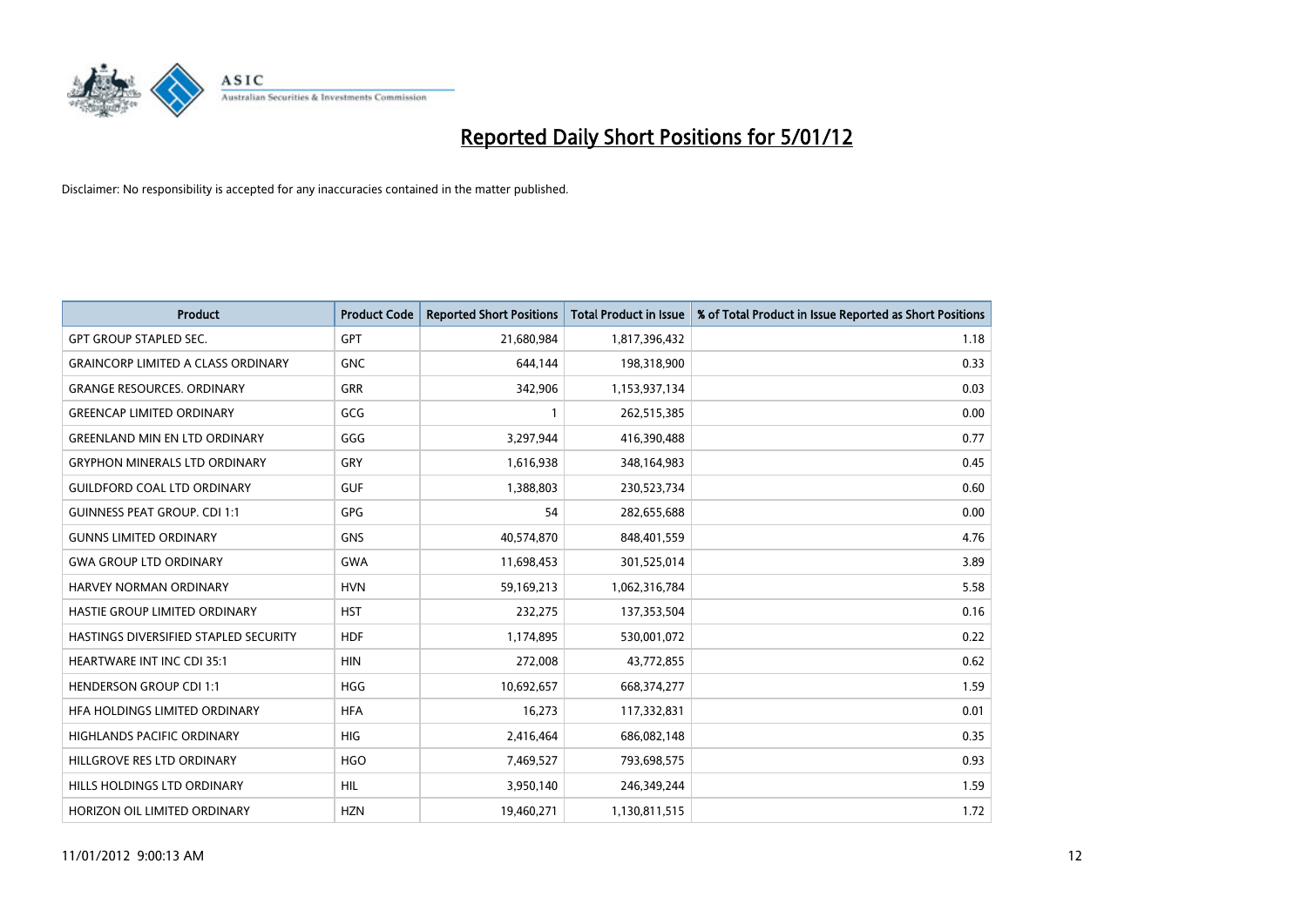

| <b>Product</b>                                | <b>Product Code</b> | <b>Reported Short Positions</b> | <b>Total Product in Issue</b> | % of Total Product in Issue Reported as Short Positions |
|-----------------------------------------------|---------------------|---------------------------------|-------------------------------|---------------------------------------------------------|
| HUNNU COAL LIMITED ORDINARY                   | <b>HUN</b>          | 14,613                          | 218,565,002                   | 0.00                                                    |
| ICON ENERGY LIMITED ORDINARY                  | <b>ICN</b>          | 2,130                           | 469,301,394                   | 0.00                                                    |
| <b>IINET LIMITED ORDINARY</b>                 | <b>IIN</b>          | 130,043                         | 148,654,401                   | 0.09                                                    |
| ILUKA RESOURCES ORDINARY                      | ILU                 | 14,900,215                      | 418,700,517                   | 3.52                                                    |
| <b>IMDEX LIMITED ORDINARY</b>                 | <b>IMD</b>          | 1,539,757                       | 204,447,435                   | 0.76                                                    |
| IMF (AUSTRALIA) LTD ORDINARY                  | <b>IMF</b>          | 330,821                         | 123,828,193                   | 0.26                                                    |
| <b>IMX RESOURCES LTD ORDINARY</b>             | <b>IXR</b>          | 20.000                          | 262,612,803                   | 0.01                                                    |
| <b>INCITEC PIVOT ORDINARY</b>                 | IPL                 | 1,856,144                       | 1,628,730,107                 | 0.10                                                    |
| INDEPENDENCE GROUP ORDINARY                   | <b>IGO</b>          | 6,012,916                       | 232,525,035                   | 2.60                                                    |
| <b>INDOPHIL RESOURCES ORDINARY</b>            | <b>IRN</b>          | 1,512,800                       | 1,062,104,527                 | 0.12                                                    |
| <b>INDUSTREA LIMITED ORDINARY</b>             | IDL                 | 1,133,469                       | 368,992,435                   | 0.31                                                    |
| <b>INFIGEN ENERGY STAPLED SECURITIES</b>      | <b>IFN</b>          | 5,616,880                       | 762,265,972                   | 0.75                                                    |
| ING RE COM GROUP STAPLED SECURITIES           | <b>ILF</b>          | 3,583                           | 441,029,194                   | 0.00                                                    |
| <b>INSURANCE AUSTRALIA ORDINARY</b>           | IAG                 | 5,077,314                       | 2,079,034,021                 | 0.22                                                    |
| <b>INTEGRA MINING LTD, ORDINARY</b>           | <b>IGR</b>          | 6,011,029                       | 846,293,881                   | 0.72                                                    |
| <b>INTREPID MINES ORDINARY</b>                | <b>IAU</b>          | 3,366,976                       | 523,813,947                   | 0.66                                                    |
| <b>INVESTA OFFICE FUND STAPLED SECURITIES</b> | <b>IOF</b>          | 10,969,978                      | 2,657,463,999                 | 0.39                                                    |
| <b>INVOCARE LIMITED ORDINARY</b>              | IVC                 | 1,906,863                       | 110,030,298                   | 1.72                                                    |
| <b>ION LIMITED ORDINARY</b>                   | <b>ION</b>          | 164,453                         | 256,365,105                   | 0.06                                                    |
| <b>IOOF HOLDINGS LTD ORDINARY</b>             | <b>IFL</b>          | 1,025,078                       | 229.794.395                   | 0.45                                                    |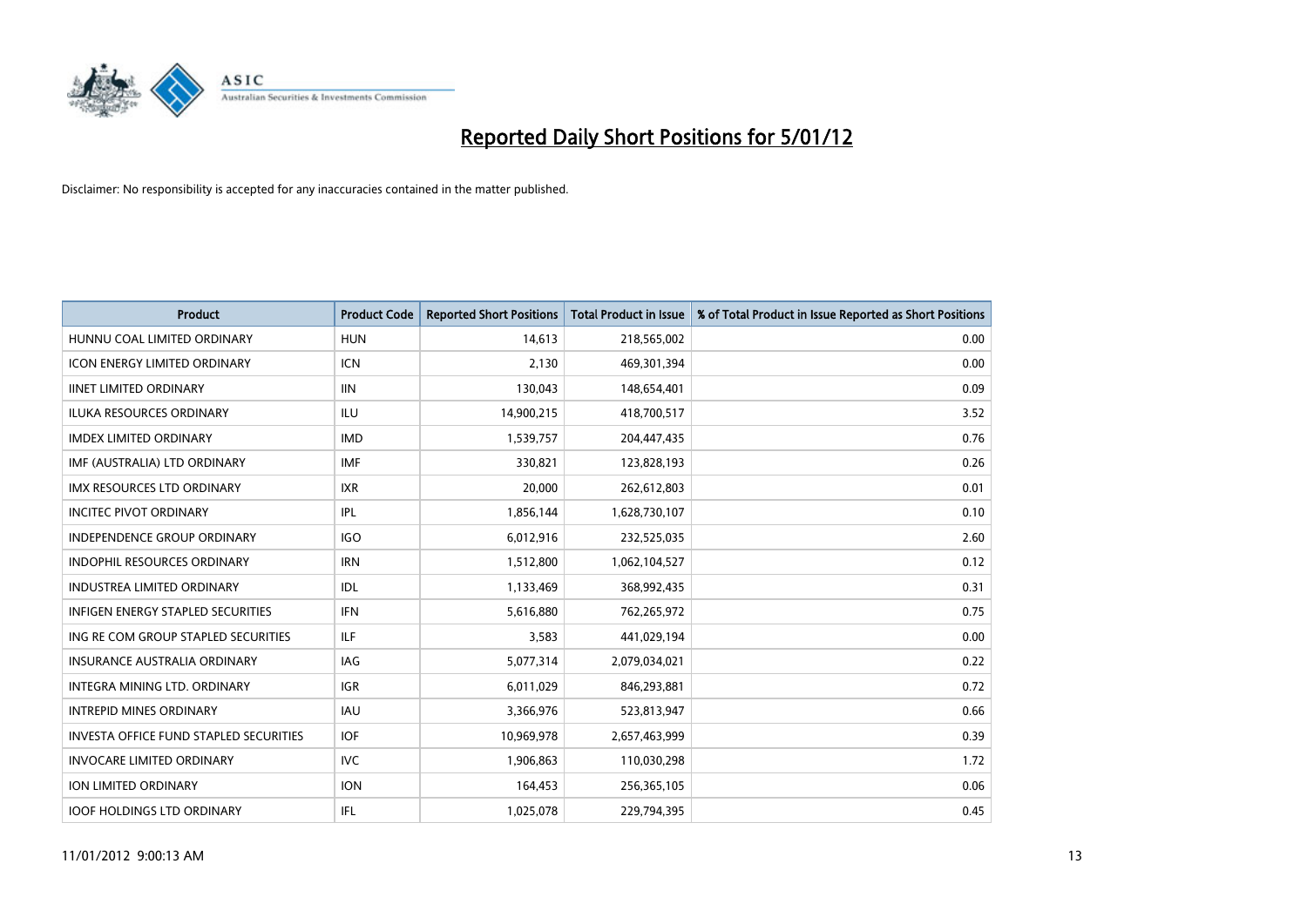

| <b>Product</b>                                  | <b>Product Code</b> | <b>Reported Short Positions</b> | <b>Total Product in Issue</b> | % of Total Product in Issue Reported as Short Positions |
|-------------------------------------------------|---------------------|---------------------------------|-------------------------------|---------------------------------------------------------|
| <b>IRESS MARKET TECH. ORDINARY</b>              | <b>IRE</b>          | 1,450,920                       | 127,036,010                   | 1.13                                                    |
| <b>IRON ORE HOLDINGS ORDINARY</b>               | <b>IOH</b>          | 17,125                          | 166,087,005                   | 0.01                                                    |
| ISHARES MSCI AUS 200 ISHARES MSCI AUS 200       | <b>IOZ</b>          | 74,077                          | 2,927,373                     | 2.53                                                    |
| ISHARES MSCI EM MKTS CDI 1:1                    | <b>IEM</b>          | 22,011                          | 425,700,000                   | 0.01                                                    |
| ISHARES S&P HIGH DIV ISHARES S&P HIGH DIV       | <b>IHD</b>          | 100,000                         | 2,503,027                     | 4.00                                                    |
| ISHARES SMALL ORDS ISHARES SMALL ORDS           | <b>ISO</b>          | 933,642                         | 5,403,165                     | 17.28                                                   |
| <b>IVANHOE AUSTRALIA ORDINARY</b>               | <b>IVA</b>          | 1,759,812                       | 552,385,295                   | 0.30                                                    |
| <b>JAMES HARDIE INDUST CHESS DEPOSITARY INT</b> | <b>IHX</b>          | 18,211,933                      | 435,721,099                   | 4.16                                                    |
| <b>JAMESON RESOURCES ORDINARY</b>               | <b>JAL</b>          | 1,600,000                       | 124,783,676                   | 1.28                                                    |
| <b>JB HI-FI LIMITED ORDINARY</b>                | <b>IBH</b>          | 21,564,055                      | 98,833,643                    | 21.83                                                   |
| <b>KAGARA LTD ORDINARY</b>                      | KZL                 | 9,283,259                       | 798,953,117                   | 1.17                                                    |
| KAROON GAS AUSTRALIA ORDINARY                   | <b>KAR</b>          | 3,024,338                       | 221,420,769                   | 1.37                                                    |
| KATHMANDU HOLD LTD ORDINARY                     | <b>KMD</b>          | 1,936,140                       | 200,000,000                   | 0.97                                                    |
| <b>KBL MINING LIMITED ORDINARY</b>              | <b>KBL</b>          | 1,820                           | 168,032,869                   | 0.00                                                    |
| <b>KEYBRIDGE CAPITAL ORDINARY</b>               | <b>KBC</b>          | 6.000                           | 172,070,564                   | 0.00                                                    |
| KINGSGATE CONSOLID, ORDINARY                    | <b>KCN</b>          | 3,201,204                       | 140,872,908                   | 2.28                                                    |
| KINGSROSE MINING LTD ORDINARY                   | <b>KRM</b>          | 771,738                         | 271,485,968                   | 0.28                                                    |
| LEIGHTON HOLDINGS ORDINARY                      | LEI                 | 5,829,508                       | 337,087,596                   | 1.70                                                    |
| LEND LEASE GROUP UNIT/ORD STAPLED               | LLC                 | 1,397,689                       | 571,804,090                   | 0.21                                                    |
| LINC ENERGY LTD ORDINARY                        | <b>LNC</b>          | 6.850.760                       | 504,487,631                   | 1.34                                                    |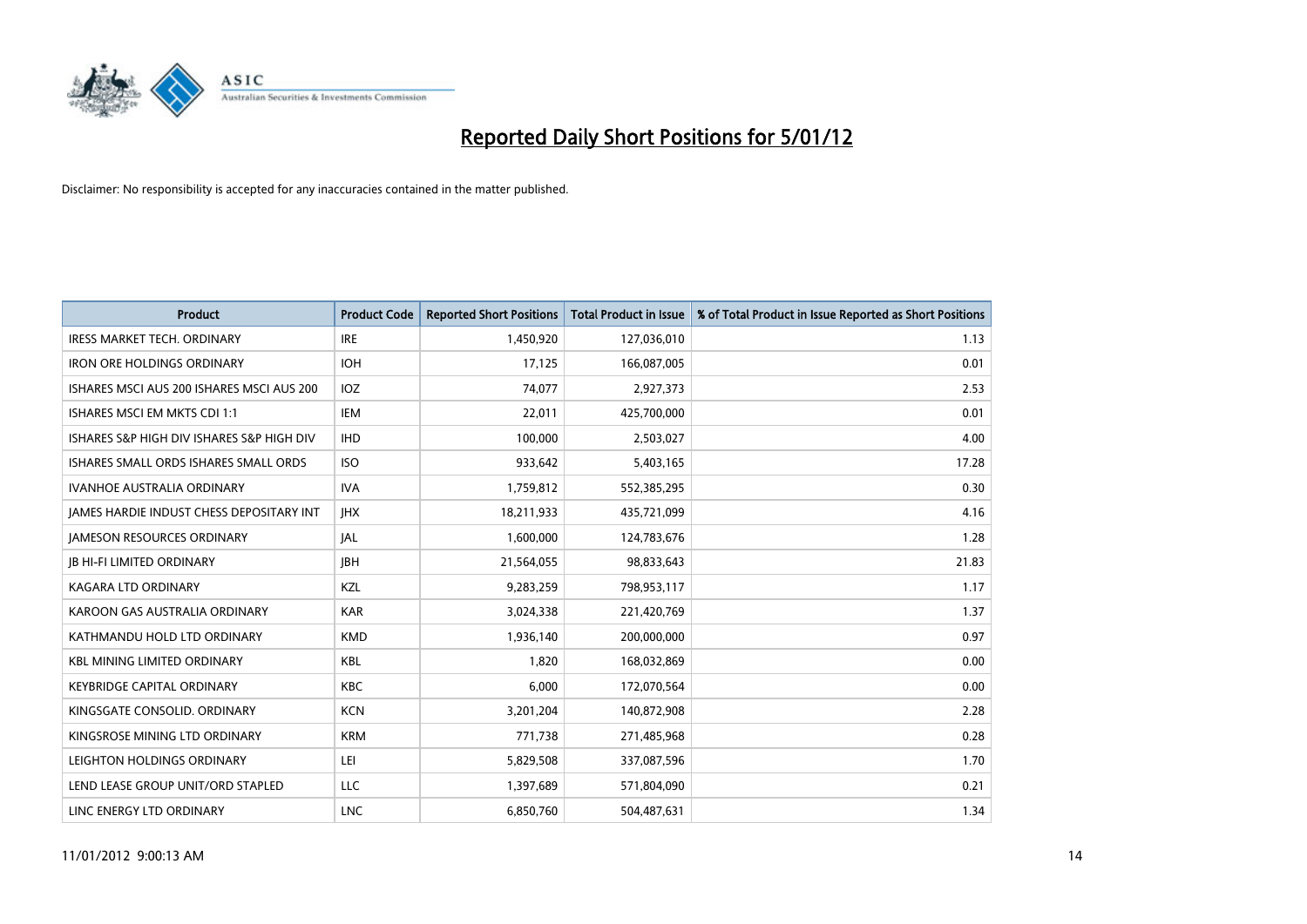

| <b>Product</b>                        | <b>Product Code</b> | <b>Reported Short Positions</b> | <b>Total Product in Issue</b> | % of Total Product in Issue Reported as Short Positions |
|---------------------------------------|---------------------|---------------------------------|-------------------------------|---------------------------------------------------------|
| LIQUEFIED NATURAL ORDINARY            | LNG                 | 272,800                         | 267,699,015                   | 0.10                                                    |
| LYNAS CORPORATION ORDINARY            | <b>LYC</b>          | 122,090,989                     | 1,713,846,913                 | 7.14                                                    |
| M2 TELECOMMUNICATION ORDINARY         | <b>MTU</b>          | 327,783                         | 124,493,385                   | 0.25                                                    |
| <b>MACMAHON HOLDINGS ORDINARY</b>     | <b>MAH</b>          | 2,167,843                       | 738,631,705                   | 0.30                                                    |
| MACO ATLAS ROADS GRP ORDINARY STAPLED | <b>MOA</b>          | 9,325,581                       | 464,279,594                   | 2.01                                                    |
| MACQUARIE GROUP LTD ORDINARY          | <b>MOG</b>          | 6,958,127                       | 348,580,949                   | 1.97                                                    |
| <b>MARENGO MINING ORDINARY</b>        | <b>MGO</b>          | 39,850                          | 1,002,399,863                 | 0.00                                                    |
| MATRIX C & E LTD ORDINARY             | <b>MCE</b>          | 612,544                         | 77,081,507                    | 0.79                                                    |
| MCMILLAN SHAKESPEARE ORDINARY         | <b>MMS</b>          | 99,034                          | 70,639,319                    | 0.14                                                    |
| <b>MCPHERSON'S LTD ORDINARY</b>       | <b>MCP</b>          | 16,360                          | 72,401,758                    | 0.02                                                    |
| MEDUSA MINING LTD ORDINARY            | <b>MML</b>          | 1,538,067                       | 188,903,911                   | 0.82                                                    |
| MELBOURNE IT LIMITED ORDINARY         | <b>MLB</b>          | 136,142                         | 81,352,178                    | 0.17                                                    |
| MEO AUSTRALIA LTD ORDINARY            | <b>MEO</b>          | 9,487,998                       | 539,913,260                   | 1.75                                                    |
| <b>MERMAID MARINE ORDINARY</b>        | <b>MRM</b>          | 192,575                         | 217,833,136                   | 0.09                                                    |
| MESOBLAST LIMITED ORDINARY            | <b>MSB</b>          | 7,149,742                       | 280,425,258                   | 2.56                                                    |
| METALS X LIMITED ORDINARY             | <b>MLX</b>          | 665,340                         | 1,325,670,714                 | 0.06                                                    |
| METCASH LIMITED ORDINARY              | <b>MTS</b>          | 29,128,834                      | 771,343,404                   | 3.74                                                    |
| METGASCO LIMITED ORDINARY             | <b>MEL</b>          | 328,787                         | 338,592,672                   | 0.10                                                    |
| METMINCO LIMITED ORDINARY             | <b>MNC</b>          | 722,705                         | 1,674,466,146                 | 0.04                                                    |
| MHM METALS LIMITED ORDINARY           | <b>MHM</b>          | 197,256                         | 103,077,736                   | 0.19                                                    |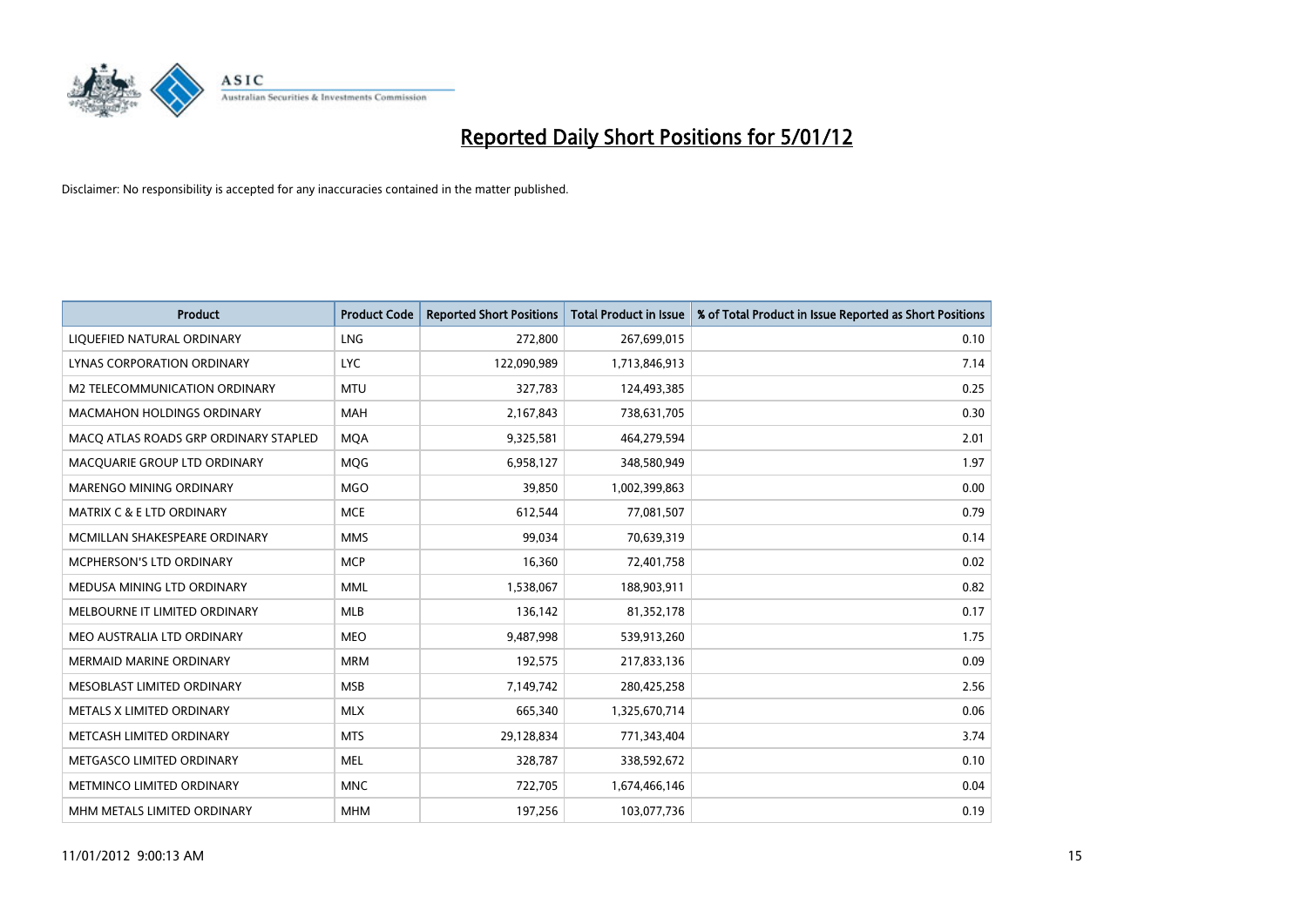

| <b>Product</b>                       | <b>Product Code</b> | <b>Reported Short Positions</b> | <b>Total Product in Issue</b> | % of Total Product in Issue Reported as Short Positions |
|--------------------------------------|---------------------|---------------------------------|-------------------------------|---------------------------------------------------------|
| MICLYN EXP OFFSHR ORDINARY           | <b>MIO</b>          | 19,297                          | 278,515,705                   | 0.01                                                    |
| MINCOR RESOURCES NL ORDINARY         | <b>MCR</b>          | 1,056,999                       | 196,060,804                   | 0.53                                                    |
| MINEMAKERS LIMITED ORDINARY          | <b>MAK</b>          | 36,962                          | 228,236,727                   | 0.02                                                    |
| MINERAL DEPOSITS ORDINARY            | <b>MDL</b>          | 136,951                         | 83,538,786                    | 0.18                                                    |
| MINERAL RESOURCES, ORDINARY          | <b>MIN</b>          | 411,249                         | 184,471,989                   | 0.22                                                    |
| MIRABELA NICKEL LTD ORDINARY         | <b>MBN</b>          | 9,985,692                       | 491,781,237                   | 2.05                                                    |
| MIRVAC GROUP STAPLED SECURITIES      | <b>MGR</b>          | 29,462,136                      | 3,416,996,915                 | 0.83                                                    |
| MOLOPO ENERGY LTD ORDINARY           | <b>MPO</b>          | 1,435,830                       | 245,579,810                   | 0.58                                                    |
| MOLY MINES LIMITED ORDINARY          | <b>MOL</b>          | 74,600                          | 384,893,989                   | 0.02                                                    |
| <b>MONADELPHOUS GROUP ORDINARY</b>   | <b>MND</b>          | 1,489,758                       | 88,674,327                    | 1.67                                                    |
| MORTGAGE CHOICE LTD ORDINARY         | <b>MOC</b>          | 1,674,949                       | 119,948,255                   | 1.40                                                    |
| <b>MOUNT GIBSON IRON ORDINARY</b>    | <b>MGX</b>          | 4,450,908                       | 1,082,570,693                 | 0.41                                                    |
| MSF SUGAR LIMITED ORDINARY           | <b>MSF</b>          | 14,848                          | 69,248,422                    | 0.02                                                    |
| MULTIPLEX SITES SITES                | <b>MXUPA</b>        | 22                              | 4,500,000                     | 0.00                                                    |
| <b>MURCHISON METALS LTD ORDINARY</b> | <b>MMX</b>          | 6,439,042                       | 442,437,524                   | 1.47                                                    |
| <b>MYER HOLDINGS LTD ORDINARY</b>    | <b>MYR</b>          | 73,977,571                      | 583,384,551                   | 12.65                                                   |
| MYSTATE LIMITED ORDINARY             | <b>MYS</b>          | 3,638                           | 86,963,862                    | 0.00                                                    |
| NATIONAL AUST. BANK ORDINARY         | <b>NAB</b>          | 14,407,014                      | 2,238,481,005                 | 0.58                                                    |
| NATURAL FUEL LIMITED ORDINARY        | <b>NFL</b>          |                                 | 1,121,912                     | 0.00                                                    |
| NAVIGATOR RESOURCES ORDINARY         | <b>NAV</b>          | 500                             | 2,222,216,576                 | 0.00                                                    |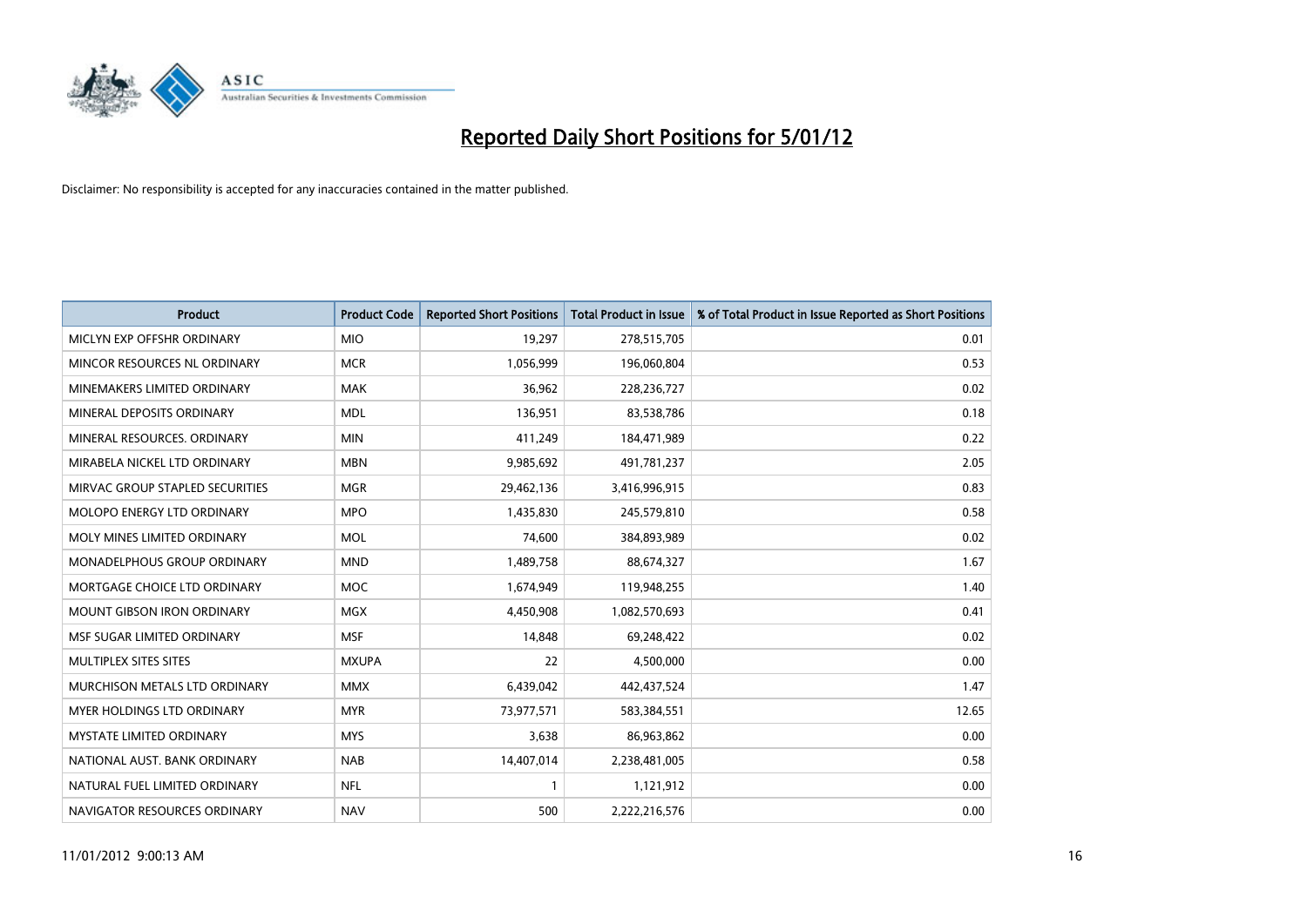

| <b>Product</b>                        | <b>Product Code</b> | <b>Reported Short Positions</b> | <b>Total Product in Issue</b> | % of Total Product in Issue Reported as Short Positions |
|---------------------------------------|---------------------|---------------------------------|-------------------------------|---------------------------------------------------------|
| NAVITAS LIMITED ORDINARY              | <b>NVT</b>          | 3,747,265                       | 375,318,628                   | 0.97                                                    |
| NEON ENERGY LIMITED ORDINARY          | <b>NEN</b>          | 57,785                          | 434,114,520                   | 0.01                                                    |
| NEPTUNE MARINE ORDINARY               | <b>NMS</b>          | 182,253                         | 1,748,545,632                 | 0.01                                                    |
| NEW HOPE CORPORATION ORDINARY         | <b>NHC</b>          | 127,248                         | 830,230,549                   | 0.01                                                    |
| NEWCREST MINING ORDINARY              | <b>NCM</b>          | 1,179,934                       | 765,849,811                   | 0.13                                                    |
| NEWS CORP A NON-VOTING CDI            | <b>NWSLV</b>        | 3,046,841                       | 1,685,398,437                 | 0.18                                                    |
| NEWS CORP B VOTING CDI                | <b>NWS</b>          | 2,135,789                       | 798,520,953                   | 0.29                                                    |
| NEXBIS LIMITED ORDINARY               | <b>NBS</b>          | 63,733                          | 798,356,704                   | 0.01                                                    |
| NEXTDC LIMITED ORDINARY               | <b>NXT</b>          | 17,142                          | 123,533,558                   | 0.01                                                    |
| NEXUS ENERGY LIMITED ORDINARY         | <b>NXS</b>          | 3,458,995                       | 1,326,821,159                 | 0.26                                                    |
| NIB HOLDINGS LIMITED ORDINARY         | <b>NHF</b>          | 261,832                         | 466,733,110                   | 0.05                                                    |
| NIDO PETROLEUM ORDINARY               | <b>NDO</b>          | 357,332                         | 1,389,163,151                 | 0.03                                                    |
| NOBLE MINERAL RES ORDINARY            | <b>NMG</b>          | 1,168,180                       | 523,312,570                   | 0.22                                                    |
| NORTHERN IRON LTD ORDINARY            | <b>NFE</b>          | 766,874                         | 369,980,113                   | 0.21                                                    |
| NRW HOLDINGS LIMITED ORDINARY         | <b>NWH</b>          | 501,031                         | 278,888,011                   | 0.17                                                    |
| NUCOAL RESOURCES NL ORDINARY          | <b>NCR</b>          | 12,697                          | 441,150,707                   | 0.00                                                    |
| NUFARM LIMITED ORDINARY               | <b>NUF</b>          | 3,897,423                       | 262,018,057                   | 1.49                                                    |
| OAKTON LIMITED ORDINARY               | <b>OKN</b>          | 603,961                         | 93,800,235                    | 0.64                                                    |
| OCEANAGOLD CORP. CHESS DEPOSITARY INT | <b>OGC</b>          | 867,173                         | 262,642,606                   | 0.32                                                    |
| OCEANIA CAPITAL LTD ORDINARY          | <b>OCP</b>          | 2,500                           | 91,921,295                    | 0.00                                                    |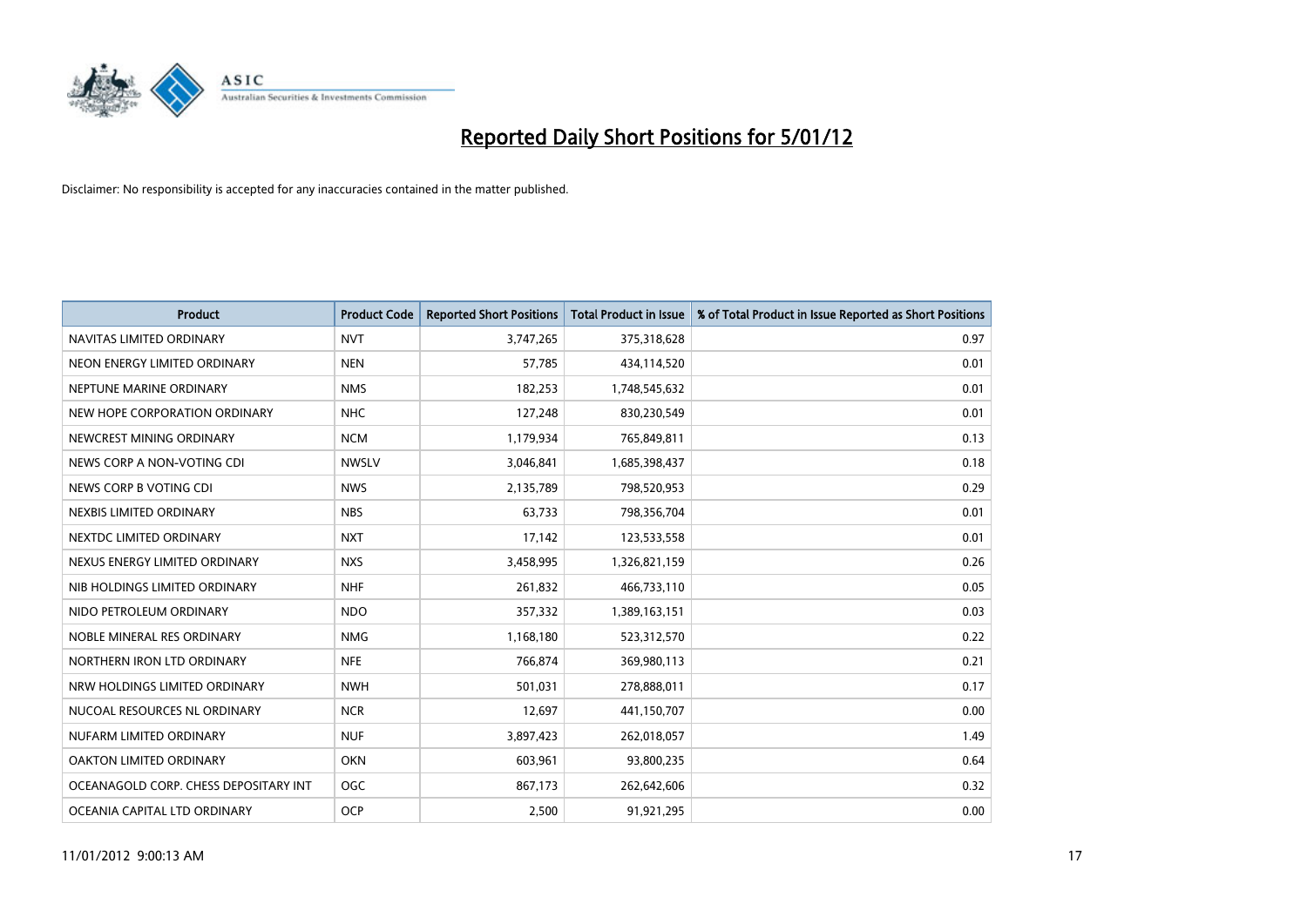

| <b>Product</b>                   | <b>Product Code</b> | <b>Reported Short Positions</b> | <b>Total Product in Issue</b> | % of Total Product in Issue Reported as Short Positions |
|----------------------------------|---------------------|---------------------------------|-------------------------------|---------------------------------------------------------|
| OIL SEARCH LTD ORDINARY          | <b>OSH</b>          | 8,863,405                       | 1,325,155,171                 | 0.66                                                    |
| OM HOLDINGS LIMITED ORDINARY     | <b>OMH</b>          | 6,280,160                       | 504,105,150                   | 1.23                                                    |
| <b>ONESTEEL LIMITED ORDINARY</b> | OST                 | 42,588,327                      | 1,342,393,583                 | 3.15                                                    |
| ORICA LIMITED ORDINARY           | ORI                 | 2,233,991                       | 365,007,037                   | 0.61                                                    |
| ORICA LIMITED STEP UP PREFERENCE | <b>ORIPB</b>        | 282,209                         | 5,000,000                     | 5.64                                                    |
| ORIGIN ENERGY ORDINARY           | <b>ORG</b>          | 1,468,101                       | 1,086,164,479                 | 0.14                                                    |
| OROCOBRE LIMITED ORDINARY        | <b>ORE</b>          | 90.386                          | 103,195,029                   | 0.09                                                    |
| OROTONGROUP LIMITED ORDINARY     | <b>ORL</b>          | 76,457                          | 40,880,902                    | 0.18                                                    |
| OTTO ENERGY LIMITED ORDINARY     | OEL                 | 109,204                         | 1,138,290,071                 | 0.01                                                    |
| OZ MINERALS ORDINARY             | OZL                 | 8,840,860                       | 315,062,596                   | 2.80                                                    |
| <b>PACIFIC BRANDS ORDINARY</b>   | <b>PBG</b>          | 8,826,017                       | 912,915,695                   | 0.96                                                    |
| PALADIN ENERGY LTD ORDINARY      | <b>PDN</b>          | 20,084,079                      | 835,484,064                   | 2.39                                                    |
| PANAUST LIMITED ORDINARY         | <b>PNA</b>          | 11,606,419                      | 593,992,185                   | 1.97                                                    |
| PANORAMIC RESOURCES ORDINARY     | PAN                 | 725,578                         | 207,050,710                   | 0.35                                                    |
| PAPERLINX LIMITED ORDINARY       | <b>PPX</b>          | 1,504,266                       | 609,280,761                   | 0.25                                                    |
| PAPILLON RES LTD ORDINARY        | PIR                 | 501,984                         | 215,133,794                   | 0.23                                                    |
| PATTIES FOODS LTD ORDINARY       | PFL                 |                                 | 138,989,223                   | 0.00                                                    |
| PEET LIMITED ORDINARY            | <b>PPC</b>          | 368,018                         | 320,170,604                   | 0.12                                                    |
| PENINSULA ENERGY LTD ORDINARY    | <b>PEN</b>          | 1,493,377                       | 2,135,490,443                 | 0.07                                                    |
| PERILYA LIMITED ORDINARY         | PEM                 | 2.897                           | 769,316,426                   | 0.00                                                    |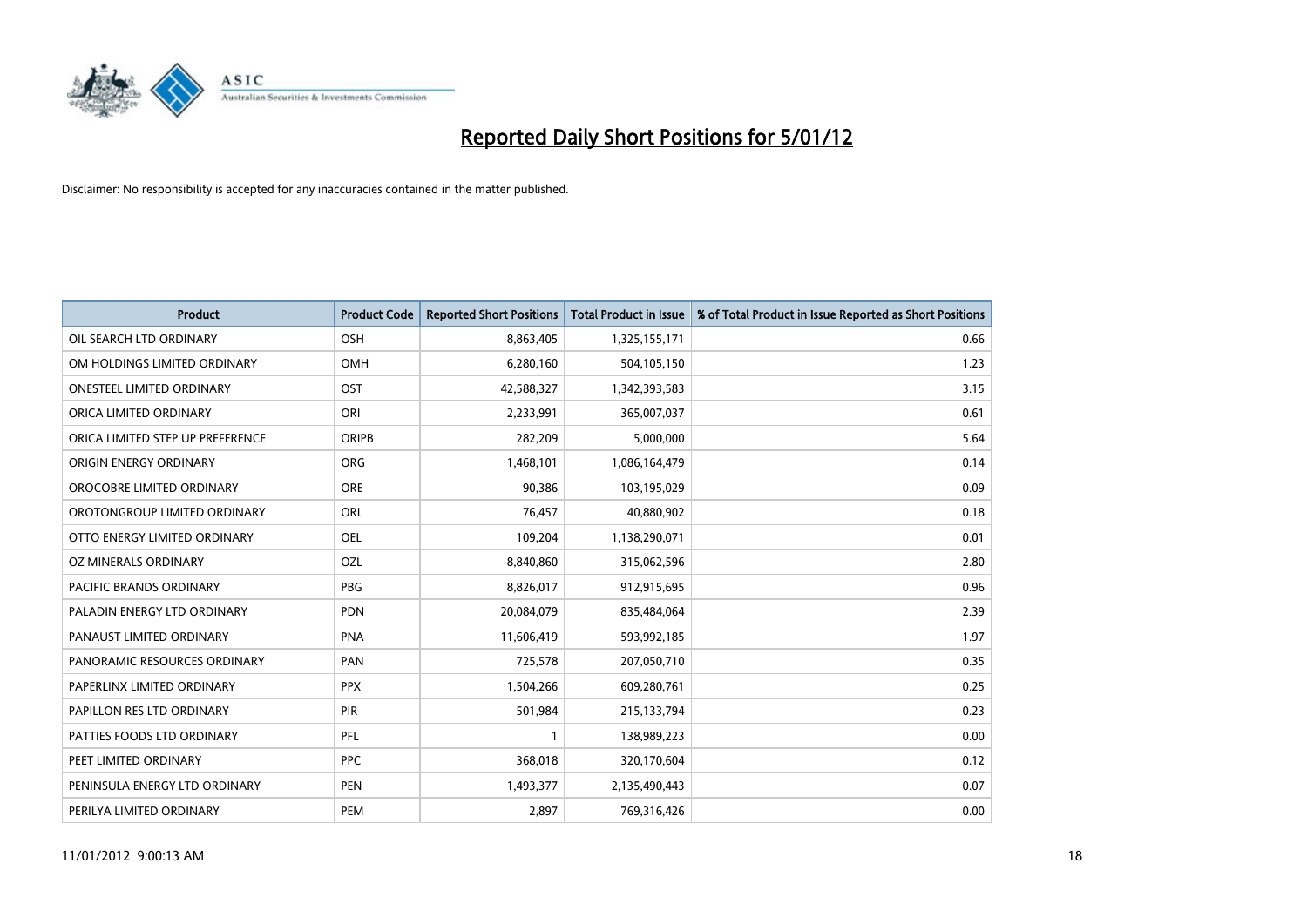

| <b>Product</b>                          | <b>Product Code</b> | <b>Reported Short Positions</b> | <b>Total Product in Issue</b> | % of Total Product in Issue Reported as Short Positions |
|-----------------------------------------|---------------------|---------------------------------|-------------------------------|---------------------------------------------------------|
| PERPETUAL LIMITED ORDINARY              | PPT                 | 2,408,909                       | 41,980,678                    | 5.73                                                    |
| PERSEUS MINING LTD ORDINARY             | PRU                 | 1,792,549                       | 455,827,088                   | 0.38                                                    |
| PETSEC ENERGY ORDINARY                  | <b>PSA</b>          | 223,332                         | 235,283,622                   | 0.09                                                    |
| PHARMAXIS LTD ORDINARY                  | <b>PXS</b>          | 2,094,276                       | 305,890,989                   | 0.68                                                    |
| PHOTON GROUP LTD ORDINARY               | PGA                 | 250,510                         | 1,540,886,866                 | 0.02                                                    |
| PLATINUM ASSET ORDINARY                 | <b>PTM</b>          | 6,271,784                       | 561,347,878                   | 1.12                                                    |
| PLATINUM AUSTRALIA ORDINARY             | <b>PLA</b>          | 3,363,988                       | 442,130,039                   | 0.76                                                    |
| PLATINUM AUSTRALIA RIGHTS 24-JAN-12 DEF | <b>PLARA</b>        | 43,229                          | 45,338,004                    | 0.10                                                    |
| PLATINUM CAPITAL LTD ORDINARY           | <b>PMC</b>          |                                 | 165,756,878                   | 0.00                                                    |
| PMP LIMITED ORDINARY                    | <b>PMP</b>          | 28,855                          | 326,662,253                   | 0.01                                                    |
| PORT BOUVARD LIMITED ORDINARY           | PBD                 | 6,754                           | 593,868,295                   | 0.00                                                    |
| PREMIER INVESTMENTS ORDINARY            | <b>PMV</b>          | 772,144                         | 155,062,831                   | 0.49                                                    |
| PRIMA BIOMED LTD ORDINARY               | <b>PRR</b>          | 2,590,967                       | 1,041,704,654                 | 0.25                                                    |
| PRIMARY HEALTH CARE ORDINARY            | <b>PRY</b>          | 7,738,350                       | 500,336,679                   | 1.52                                                    |
| PRIME MEDIA GRP LTD ORDINARY            | PRT                 | 2                               | 366,330,303                   | 0.00                                                    |
| PRIMEAG AUSTRALIA ORDINARY              | PAG                 | 65,060                          | 266,394,444                   | 0.03                                                    |
| PROGEN PHARMACEUTIC ORDINARY            | PGL                 | 151,596                         | 24,709,097                    | 0.61                                                    |
| PROGRAMMED ORDINARY                     | <b>PRG</b>          | 533,065                         | 118,169,908                   | 0.44                                                    |
| PSIVIDA CORP CDI 1:1                    | <b>PVA</b>          | 6,878                           | 8,801,773                     | 0.08                                                    |
| <b>QANTAS AIRWAYS ORDINARY</b>          | QAN                 | 30,675,469                      | 2,265,123,620                 | 1.36                                                    |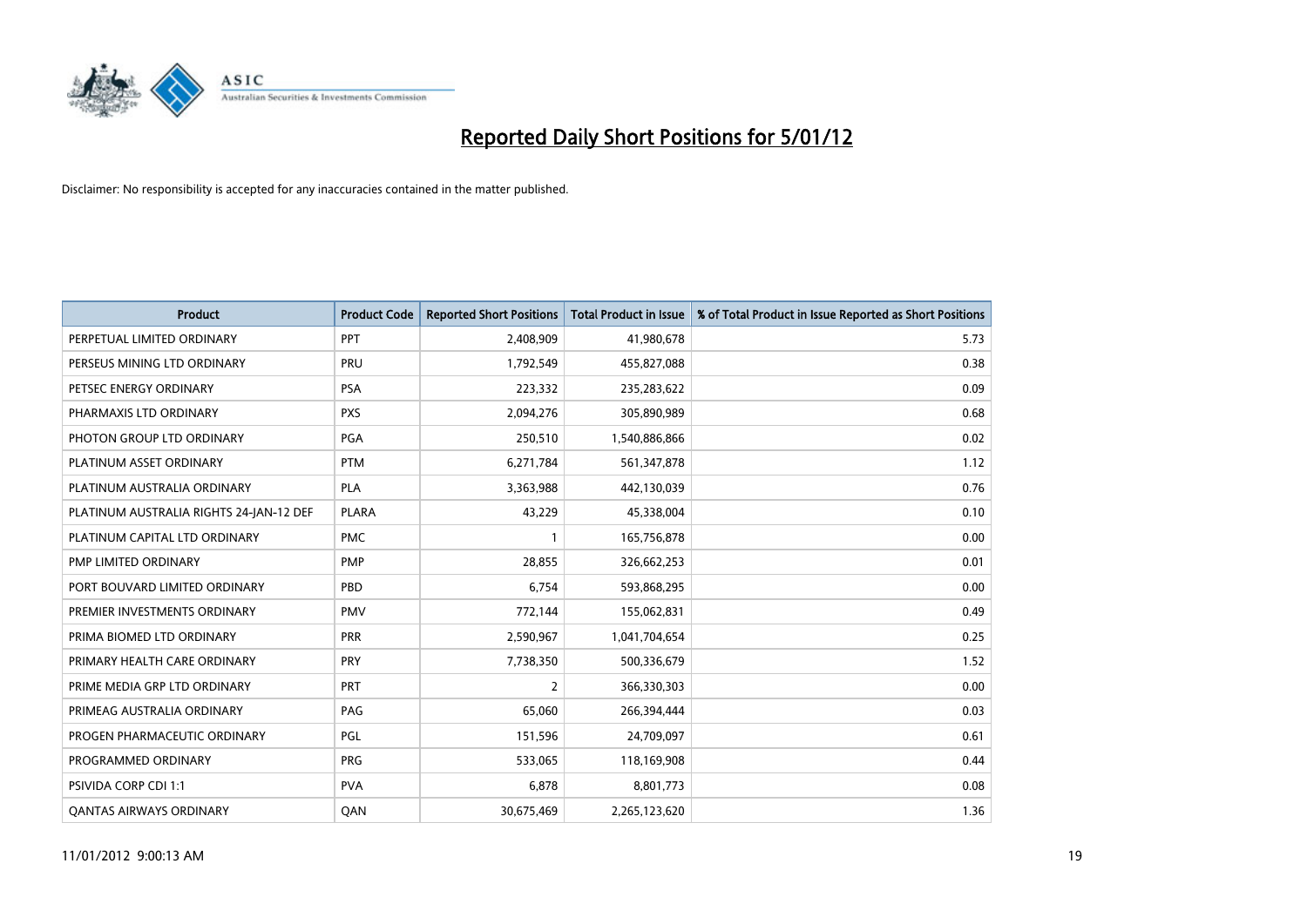

| <b>Product</b>                      | <b>Product Code</b> | <b>Reported Short Positions</b> | <b>Total Product in Issue</b> | % of Total Product in Issue Reported as Short Positions |
|-------------------------------------|---------------------|---------------------------------|-------------------------------|---------------------------------------------------------|
| OBE INSURANCE GROUP ORDINARY        | <b>OBE</b>          | 24,500,014                      | 1,115,545,692                 | 2.16                                                    |
| OR NATIONAL LIMITED ORDINARY        | <b>ORN</b>          | 47,175,513                      | 2,440,000,000                 | 1.89                                                    |
| QRXPHARMA LTD ORDINARY              | <b>QRX</b>          | 495,416                         | 144,278,190                   | 0.34                                                    |
| <b>QUBE LOGISTICS HLDG ORDINARY</b> | QUB                 | 2,893,170                       | 873,556,430                   | 0.33                                                    |
| RAMELIUS RESOURCES ORDINARY         | <b>RMS</b>          | 3,021,828                       | 335,775,519                   | 0.91                                                    |
| RAMSAY HEALTH CARE ORDINARY         | <b>RHC</b>          | 1,707,439                       | 202,081,252                   | 0.82                                                    |
| <b>RCR TOMLINSON ORDINARY</b>       | <b>RCR</b>          | 68,067                          | 133,601,005                   | 0.05                                                    |
| <b>REA GROUP ORDINARY</b>           | <b>REA</b>          | 360,057                         | 131,714,699                   | 0.27                                                    |
| RECKON LIMITED ORDINARY             | <b>RKN</b>          | 820,790                         | 132,839,672                   | 0.61                                                    |
| <b>RED 5 LIMITED ORDINARY</b>       | <b>RED</b>          | 3,752                           | 128,412,536                   | 0.00                                                    |
| <b>RED FORK ENERGY ORDINARY</b>     | <b>RFE</b>          | 7,696                           | 310,229,853                   | 0.00                                                    |
| REDBANK ENERGY LTD ORDINARY         | AEI                 | 19                              | 786,287                       | 0.00                                                    |
| REED RESOURCES LTD ORDINARY         | <b>RDR</b>          | 1,387,983                       | 264,742,501                   | 0.53                                                    |
| <b>REGIS RESOURCES ORDINARY</b>     | <b>RRL</b>          | 1,226,128                       | 438,664,248                   | 0.29                                                    |
| RESMED INC CDI 10:1                 | <b>RMD</b>          | 5,775,555                       | 1,556,242,300                 | 0.37                                                    |
| <b>RESOLUTE MINING ORDINARY</b>     | <b>RSG</b>          | 2,584,662                       | 621,874,535                   | 0.42                                                    |
| <b>RESOURCE GENERATION ORDINARY</b> | <b>RES</b>          | 157,911                         | 262,895,652                   | 0.06                                                    |
| RETAIL FOOD GROUP ORDINARY          | <b>RFG</b>          | 5,916                           | 108,229,282                   | 0.01                                                    |
| REVERSE CORP LIMITED ORDINARY       | <b>REF</b>          | 125,041                         | 92,382,175                    | 0.14                                                    |
| REX MINERALS LIMITED ORDINARY       | <b>RXM</b>          | 1,106,154                       | 153,635,519                   | 0.72                                                    |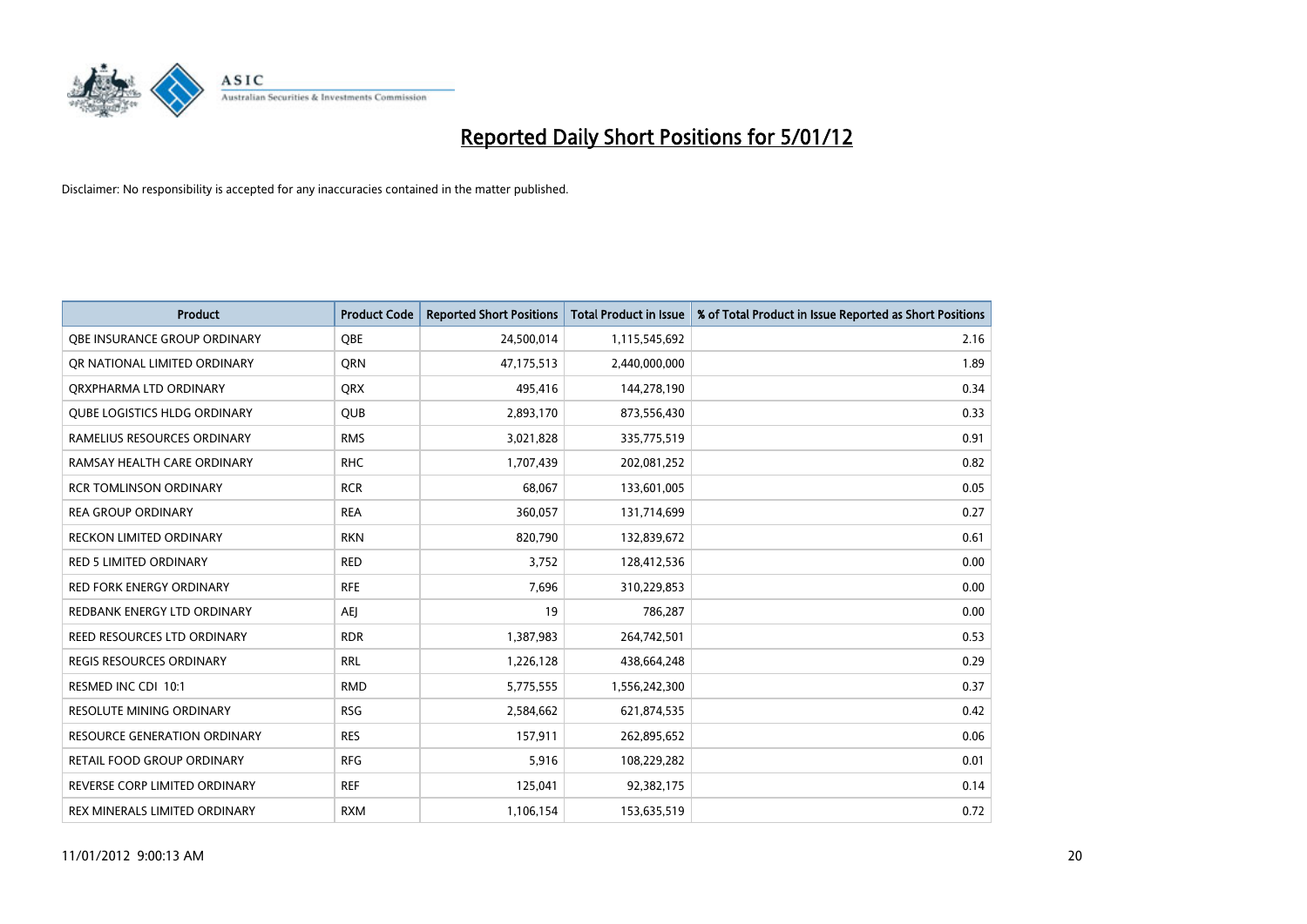

| <b>Product</b>                        | <b>Product Code</b> | <b>Reported Short Positions</b> | <b>Total Product in Issue</b> | % of Total Product in Issue Reported as Short Positions |
|---------------------------------------|---------------------|---------------------------------|-------------------------------|---------------------------------------------------------|
| <b>RHG LIMITED ORDINARY</b>           | <b>RHG</b>          | 31,776                          | 308,483,177                   | 0.01                                                    |
| RIALTO ENERGY ORDINARY                | <b>RIA</b>          | 196,128                         | 375,006,264                   | 0.05                                                    |
| RIO TINTO LIMITED ORDINARY            | <b>RIO</b>          | 28,181,624                      | 435,758,720                   | 6.45                                                    |
| RIVERCITY MOTORWAY STAPLED            | <b>RCY</b>          | 132,000                         | 957,010,115                   | 0.01                                                    |
| ROC OIL COMPANY ORDINARY              | <b>ROC</b>          | 2,389,144                       | 682,506,352                   | 0.35                                                    |
| ROYAL WOLF HOLDINGS ORDINARY          | <b>RWH</b>          | 60,000                          | 100,387,052                   | 0.06                                                    |
| SAI GLOBAL LIMITED ORDINARY           | SAI                 | 1,775,924                       | 202,263,251                   | 0.86                                                    |
| SALMAT LIMITED ORDINARY               | <b>SLM</b>          | 481,820                         | 159,802,174                   | 0.29                                                    |
| SAMSON OIL & GAS LTD ORDINARY         | SSN                 | 574,836                         | 1,750,549,320                 | 0.02                                                    |
| SANDFIRE RESOURCES ORDINARY           | <b>SFR</b>          | 1,780,725                       | 150,946,635                   | 1.18                                                    |
| SANTOS LTD ORDINARY                   | <b>STO</b>          | 10,192,272                      | 941,918,453                   | 1.07                                                    |
| SARACEN MINERAL ORDINARY              | SAR                 | 3,215,696                       | 593,993,240                   | 0.55                                                    |
| SEDGMAN LIMITED ORDINARY              | <b>SDM</b>          | 335,888                         | 212,215,619                   | 0.15                                                    |
| SEEK LIMITED ORDINARY                 | <b>SEK</b>          | 16,373,020                      | 337,101,307                   | 4.85                                                    |
| SELECT HARVESTS ORDINARY              | SHV                 | 36,859                          | 56,392,664                    | 0.07                                                    |
| SENETAS CORPORATION ORDINARY          | <b>SEN</b>          | 756,999                         | 463,105,195                   | 0.16                                                    |
| SENEX ENERGY LIMITED ORDINARY         | SXY                 | 507,993                         | 920,967,416                   | 0.05                                                    |
| SERVCORP LIMITED ORDINARY             | SRV                 | 26,183                          | 98,440,807                    | 0.03                                                    |
| SERVICE STREAM ORDINARY               | <b>SSM</b>          | 344,663                         | 283,418,867                   | 0.12                                                    |
| SEVEN GROUP HOLDINGS CONV. RED. PREF. | <b>SVWPA</b>        | 94,251                          | 4,963,640                     | 1.90                                                    |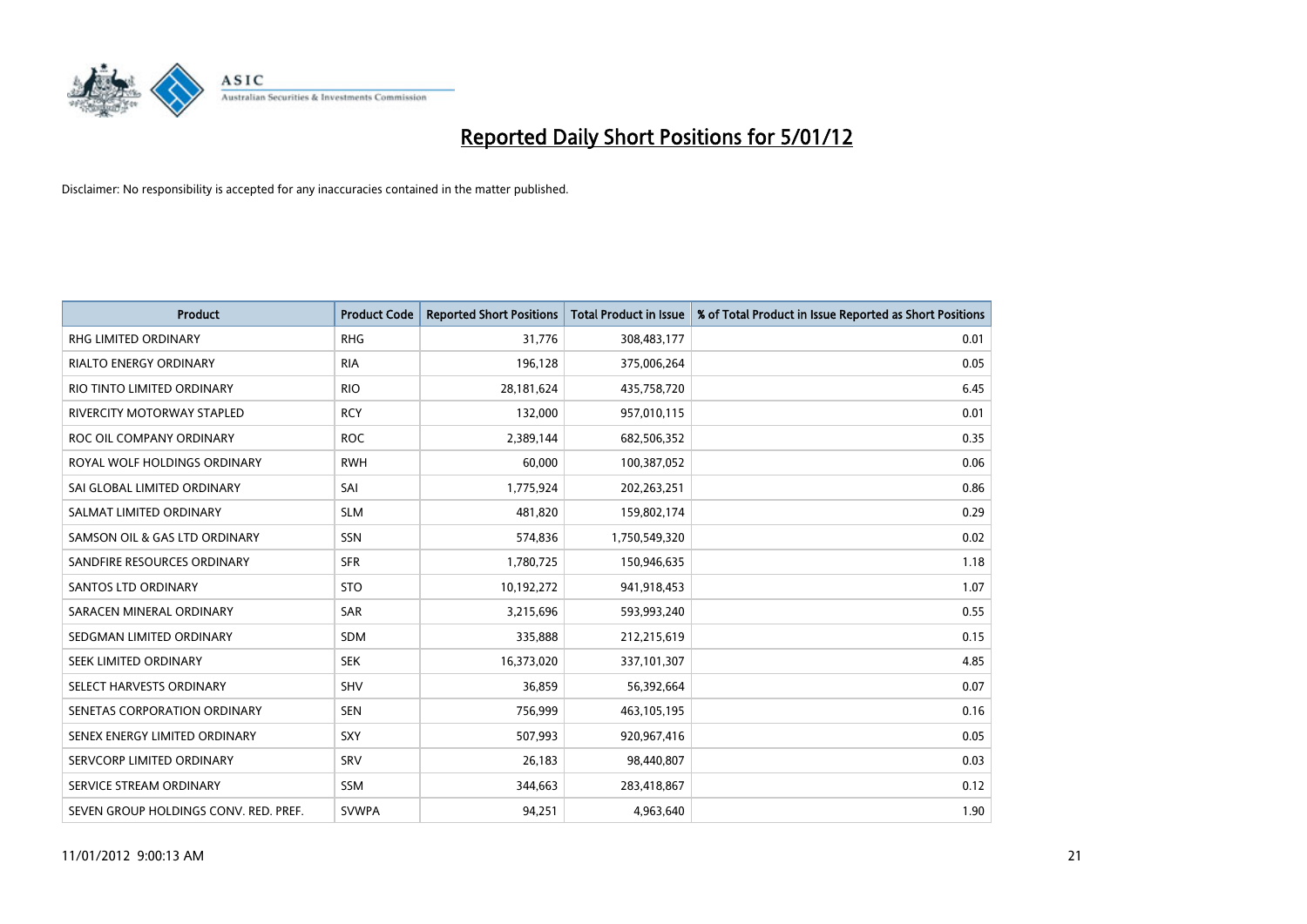

| <b>Product</b>                           | <b>Product Code</b> | <b>Reported Short Positions</b> | <b>Total Product in Issue</b> | % of Total Product in Issue Reported as Short Positions |
|------------------------------------------|---------------------|---------------------------------|-------------------------------|---------------------------------------------------------|
| SEVEN GROUP HOLDINGS ORDINARY            | <b>SVW</b>          | 821,309                         | 306,410,281                   | 0.26                                                    |
| SEVEN WEST MEDIA LTD ORDINARY            | <b>SWM</b>          | 2,679,281                       | 645,719,542                   | 0.40                                                    |
| SIGMA PHARMACEUTICAL ORDINARY            | <b>SIP</b>          | 12,575,464                      | 1,178,626,572                 | 1.06                                                    |
| SILEX SYSTEMS ORDINARY                   | <b>SLX</b>          | 566,599                         | 170,133,997                   | 0.33                                                    |
| SILVER LAKE RESOURCE ORDINARY            | <b>SLR</b>          | 154,493                         | 220,264,063                   | 0.08                                                    |
| SIMS METAL MGMT LTD ORDINARY             | SGM                 | 3,889,072                       | 206,338,686                   | 1.86                                                    |
| SINGAPORE TELECOMM. CHESS DEPOSITARY INT | <b>SGT</b>          | 5,778,723                       | 190,439,807                   | 3.03                                                    |
| SIRIUS RESOURCES NL ORDINARY             | <b>SIR</b>          | 82,500                          | 150,934,586                   | 0.05                                                    |
| SKILLED GROUP LTD ORDINARY               | <b>SKE</b>          | 40,560                          | 233,403,776                   | 0.01                                                    |
| SMS MANAGEMENT, ORDINARY                 | <b>SMX</b>          | 205,948                         | 68,290,180                    | 0.32                                                    |
| SONIC HEALTHCARE ORDINARY                | <b>SHL</b>          | 5,530,121                       | 389,969,875                   | 1.42                                                    |
| SOUL PATTINSON (W.H) ORDINARY            | SOL                 | 2,045                           | 239,394,962                   | 0.00                                                    |
| SOUTH BOULDER MINES ORDINARY             | <b>STB</b>          | 156,512                         | 91,585,688                    | 0.16                                                    |
| SP AUSNET STAPLED SECURITIES             | <b>SPN</b>          | 2,181,706                       | 2,896,219,682                 | 0.06                                                    |
| SPARK INFRASTRUCTURE STAPLED NOTE & UNIT | SKI                 | 18,321,347                      | 1,326,734,264                 | 1.37                                                    |
| SPDR 200 FUND ETF UNITS                  | <b>STW</b>          | 8                               | 51,878,556                    | 0.00                                                    |
| SPECIALTY FASHION ORDINARY               | <b>SFH</b>          | 842,180                         | 192,086,121                   | 0.44                                                    |
| SPOTLESS GROUP LTD ORDINARY              | <b>SPT</b>          | 986,943                         | 265,454,407                   | 0.37                                                    |
| ST BARBARA LIMITED ORDINARY              | SBM                 | 6,202,837                       | 325,615,389                   | 1.92                                                    |
| STANMORE COAL LTD ORDINARY               | <b>SMR</b>          | 17,231                          | 146,373,973                   | 0.01                                                    |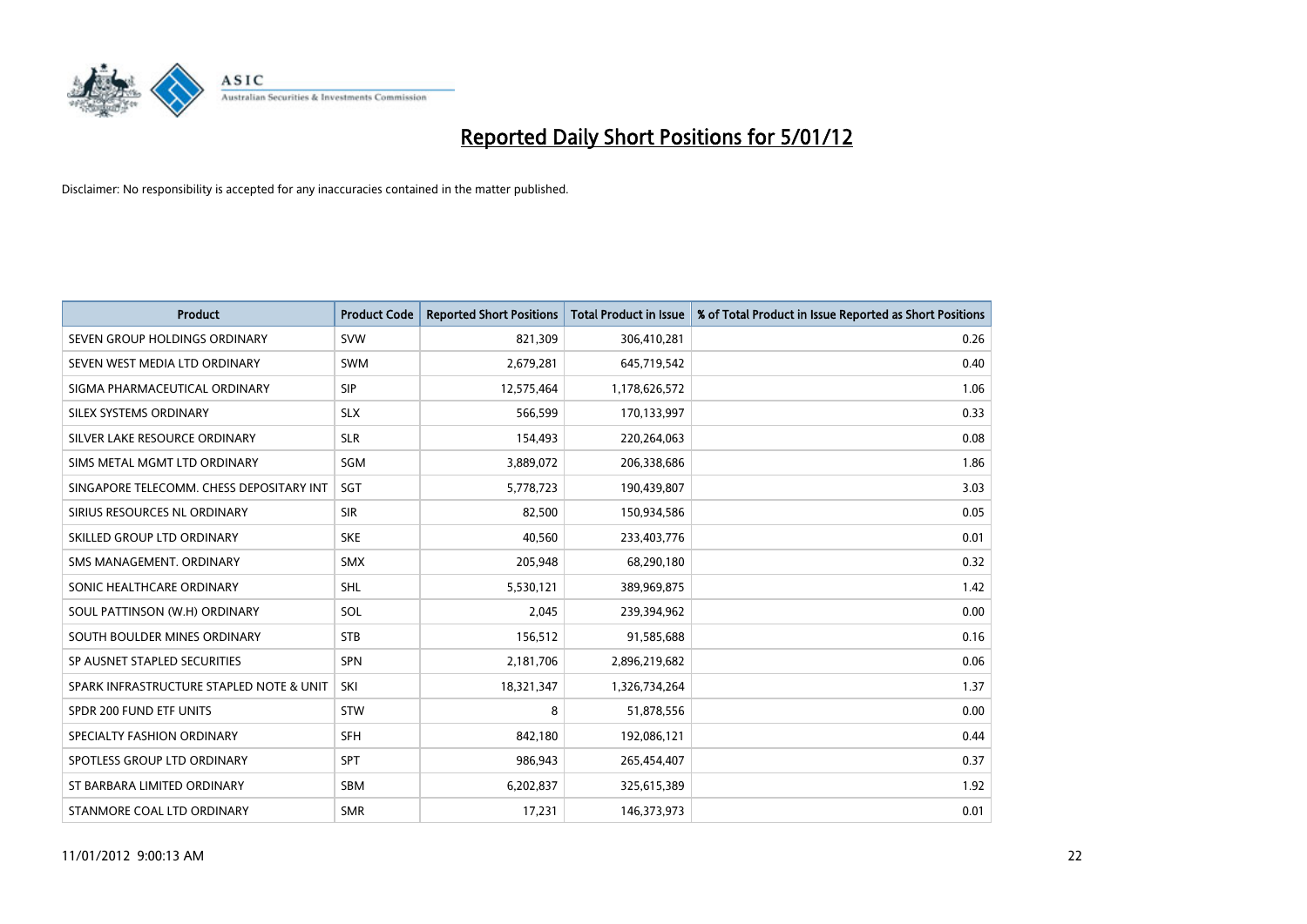

| <b>Product</b>                   | <b>Product Code</b> | <b>Reported Short Positions</b> | <b>Total Product in Issue</b> | % of Total Product in Issue Reported as Short Positions |
|----------------------------------|---------------------|---------------------------------|-------------------------------|---------------------------------------------------------|
| STARPHARMA HOLDINGS ORDINARY     | SPL                 | 1,826,257                       | 280,635,325                   | 0.63                                                    |
| STH AMERICAN COR LTD ORDINARY    | SAY                 | 9,200                           | 257,785,604                   | 0.00                                                    |
| STHN CROSS MEDIA ORDINARY        | <b>SXL</b>          | 2,546,832                       | 705,766,444                   | 0.37                                                    |
| STOCKLAND UNITS/ORD STAPLED      | SGP                 | 34,169,836                      | 2,316,449,153                 | 1.45                                                    |
| STRAITS RES LTD. ORDINARY        | SRO                 | 494,059                         | 324,796,141                   | 0.15                                                    |
| STW COMMUNICATIONS ORDINARY      | SGN                 | 285,426                         | 362,809,851                   | 0.07                                                    |
| SUNCORP GROUP LTD ORDINARY       | <b>SUN</b>          | 9,753,612                       | 1,286,600,980                 | 0.74                                                    |
| SUNDANCE ENERGY ORDINARY         | <b>SEA</b>          | 155,138                         | 277,098,474                   | 0.05                                                    |
| SUNDANCE RESOURCES ORDINARY      | SDL                 | 5,384,850                       | 2,921,322,169                 | 0.19                                                    |
| SUNLAND GROUP LTD ORDINARY       | <b>SDG</b>          | 26,203                          | 201,578,526                   | 0.01                                                    |
| SUPER RET REP LTD ORDINARY       | <b>SUL</b>          | 2,993,039                       | 194,754,593                   | 1.55                                                    |
| <b>SWICK MINING ORDINARY</b>     | <b>SWK</b>          | 1,548                           | 237,024,970                   | 0.00                                                    |
| SYD AIRPORT STAPLED US PROHIBIT. | <b>SYD</b>          | 3,425,063                       | 1,861,210,782                 | 0.17                                                    |
| SYMEX HOLDINGS ORDINARY          | <b>SYM</b>          | 6,633                           | 191,593,493                   | 0.00                                                    |
| TABCORP HOLDINGS LTD ORDINARY    | <b>TAH</b>          | 4,487,242                       | 712,805,880                   | 0.61                                                    |
| TALENT2 INTERNATION ORDINARY     | <b>TWO</b>          | 4,305                           | 147,403,701                   | 0.00                                                    |
| TANAMI GOLD NL ORDINARY          | <b>TAM</b>          | 150,121                         | 260,997,677                   | 0.06                                                    |
| TAP OIL LIMITED ORDINARY         | <b>TAP</b>          | 3,119,899                       | 240,995,311                   | 1.31                                                    |
| TASSAL GROUP LIMITED ORDINARY    | <b>TGR</b>          | 82,019                          | 146,304,404                   | 0.05                                                    |
| <b>TATTS GROUP LTD ORDINARY</b>  | <b>TTS</b>          | 11,548,478                      | 1,340,758,701                 | 0.85                                                    |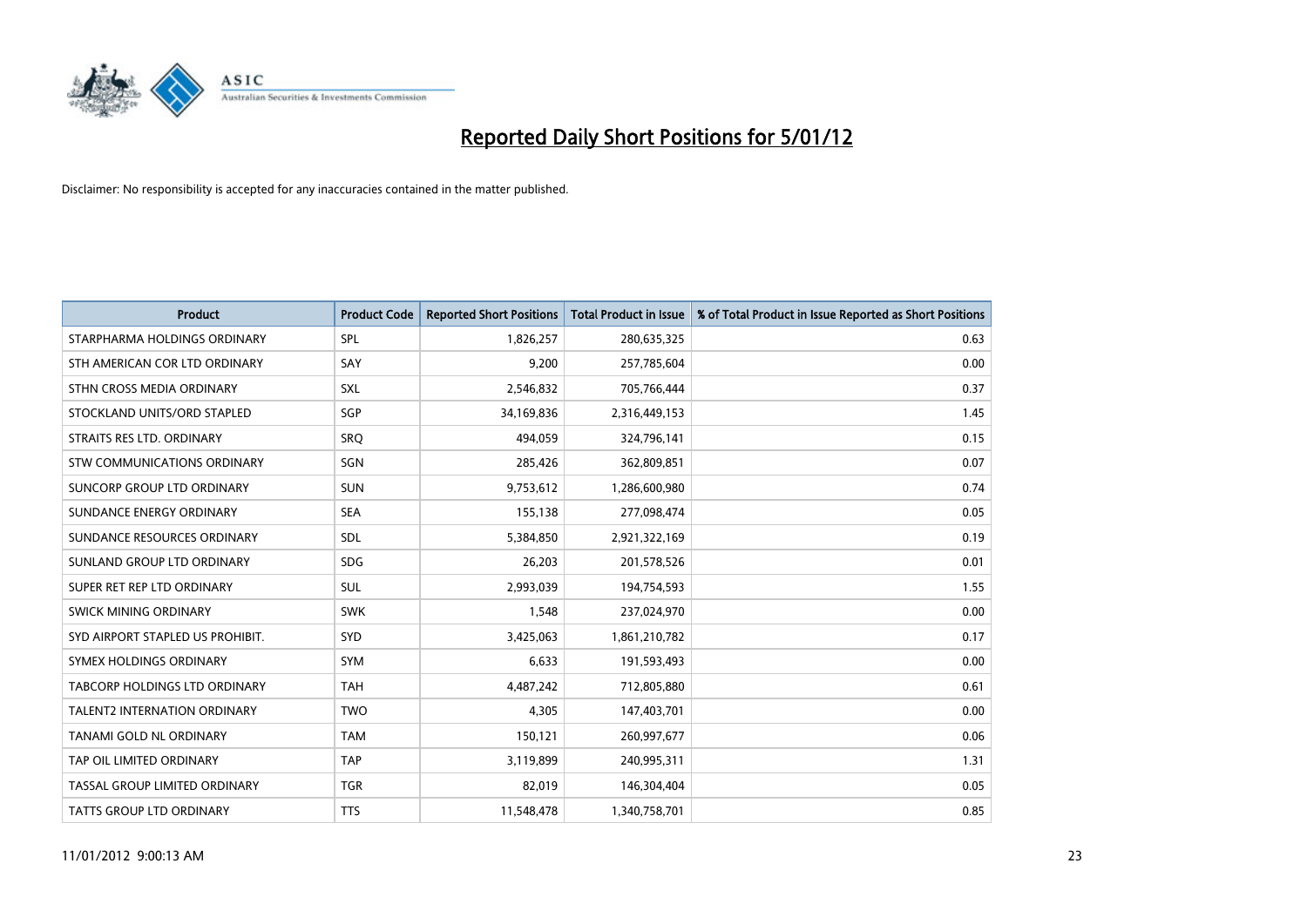

| <b>Product</b>                       | <b>Product Code</b> | <b>Reported Short Positions</b> | <b>Total Product in Issue</b> | % of Total Product in Issue Reported as Short Positions |
|--------------------------------------|---------------------|---------------------------------|-------------------------------|---------------------------------------------------------|
| <b>TELECOM CORPORATION ORDINARY</b>  | <b>TEL</b>          | 10,573,269                      | 1,925,409,580                 | 0.52                                                    |
| TELSTRA CORPORATION. ORDINARY        | <b>TLS</b>          | 49,658,692                      | 12,443,074,357                | 0.38                                                    |
| TEN NETWORK HOLDINGS ORDINARY        | <b>TEN</b>          | 51,451,057                      | 1,045,236,720                 | 4.93                                                    |
| TERANGA GOLD CORP CDI 1:1            | <b>TGZ</b>          | 105,615                         | 156,228,063                   | 0.06                                                    |
| TEXON PETROLEUM LTD ORDINARY         | <b>TXN</b>          | 28,058                          | 242,539,848                   | 0.01                                                    |
| TFS CORPORATION LTD ORDINARY         | <b>TFC</b>          | 84.096                          | 279,621,829                   | 0.03                                                    |
| THAKRAL HOLDINGS GRP ORDINARY/UNIT   | <b>THG</b>          | $\overline{2}$                  | 585,365,014                   | 0.00                                                    |
| THE REJECT SHOP ORDINARY             | <b>TRS</b>          | 1,535,023                       | 26,071,170                    | 5.87                                                    |
| THOR MINING PLC CHESS DEPOSITARY 1:1 | <b>THR</b>          | 2,307                           | 222,489,120                   | 0.00                                                    |
| THORN GROUP LIMITED ORDINARY         | <b>TGA</b>          | 57,245                          | 146,091,970                   | 0.03                                                    |
| TIGER RESOURCES ORDINARY             | <b>TGS</b>          | 1,821,984                       | 671,110,549                   | 0.25                                                    |
| TISHMAN SPEYER UNITS                 | <b>TSO</b>          | 191,521                         | 338,440,904                   | 0.05                                                    |
| TNG LIMITED ORDINARY                 | <b>TNG</b>          | 4,321                           | 284,803,062                   | 0.00                                                    |
| TOLL HOLDINGS LTD ORDINARY           | <b>TOL</b>          | 21,286,930                      | 717,133,875                   | 2.95                                                    |
| TORO ENERGY LIMITED ORDINARY         | <b>TOE</b>          | 35,404                          | 975,436,676                   | 0.00                                                    |
| <b>TOWER LIMITED ORDINARY</b>        | <b>TWR</b>          | 689.519                         | 265,176,580                   | 0.26                                                    |
| TOX FREE SOLUTIONS ORDINARY          | <b>TOX</b>          | 16,801                          | 111,130,608                   | 0.01                                                    |
| TPG TELECOM LIMITED ORDINARY         | <b>TPM</b>          | 3,233,981                       | 793,808,141                   | 0.40                                                    |
| TRANSFIELD SERVICES ORDINARY         | <b>TSE</b>          | 3,729,233                       | 546,763,410                   | 0.68                                                    |
| TRANSPACIFIC INDUST. ORDINARY        | <b>TPI</b>          | 10,137,172                      | 1,578,209,025                 | 0.64                                                    |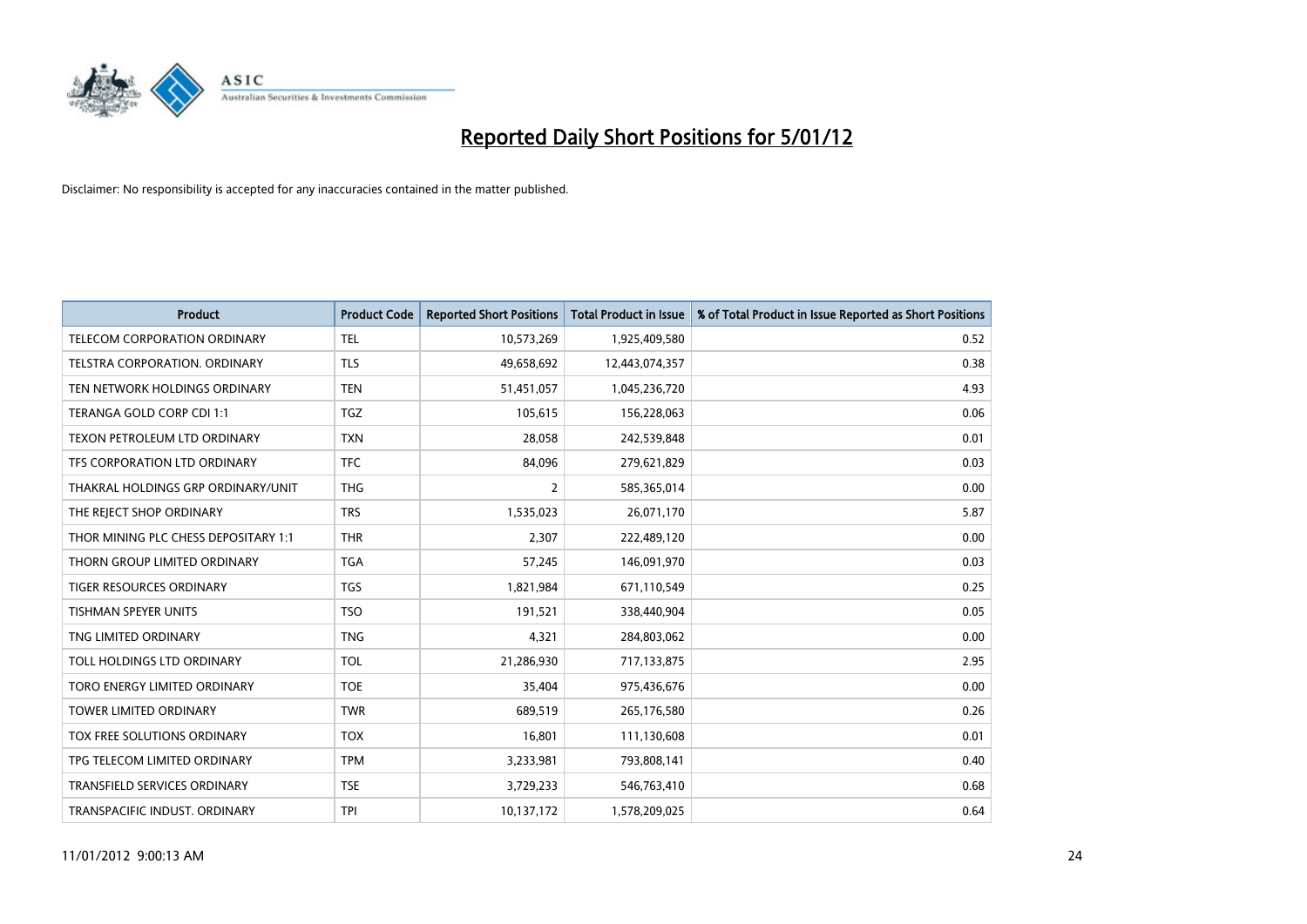

| <b>Product</b>                          | <b>Product Code</b> | <b>Reported Short Positions</b> | <b>Total Product in Issue</b> | % of Total Product in Issue Reported as Short Positions |
|-----------------------------------------|---------------------|---------------------------------|-------------------------------|---------------------------------------------------------|
| TRANSURBAN GROUP TRIPLE STAPLED SEC.    | <b>TCL</b>          | 6,196,414                       | 1,451,447,154                 | 0.42                                                    |
| TREASURY WINE ESTATE ORDINARY           | <b>TWE</b>          | 14,443,767                      | 647,227,144                   | 2.23                                                    |
| <b>TRINITY GROUP STAPLED SECURITIES</b> | <b>TCQ</b>          | 3,419                           | 193,235,631                   | 0.00                                                    |
| TROY RESOURCES NL ORDINARY              | <b>TRY</b>          | 77,280                          | 88,608,823                    | 0.08                                                    |
| UGL LIMITED ORDINARY                    | UGL                 | 4,125,526                       | 166,315,038                   | 2.49                                                    |
| UNILIFE CORPORATION CDI 6:1             | <b>UNS</b>          | 211,168                         | 261,003,756                   | 0.08                                                    |
| UXC LIMITED ORDINARY                    | <b>UXC</b>          | 2,142                           | 306,933,250                   | 0.00                                                    |
| <b>VDM GROUP LIMITED ORDINARY</b>       | <b>VMG</b>          | 11,116                          | 932,493,835                   | 0.00                                                    |
| <b>VENTNOR RES LTD ORDINARY</b>         | <b>VRX</b>          | 3,511                           | 43,310,087                    | 0.01                                                    |
| <b>VENTURE MINERALS ORDINARY</b>        | <b>VMS</b>          | 364,584                         | 221,093,592                   | 0.16                                                    |
| VIEW RESOURCES LTD ORDINARY             | <b>VRE</b>          | 1,760                           | 881,953,670                   | 0.00                                                    |
| VILLAGE ROADSHOW LTD ORDINARY           | <b>VRL</b>          | 200                             | 151,509,841                   | 0.00                                                    |
| <b>VIRGIN AUS HLDG LTD ORDINARY</b>     | <b>VAH</b>          | 20,475,849                      | 2,210,197,600                 | 0.92                                                    |
| <b>VITA GROUP LTD ORDINARY</b>          | <b>VTG</b>          | 75,190                          | 142,499,800                   | 0.05                                                    |
| VITERRA INC CDI 1:1                     | <b>VTA</b>          | 3,828                           | 68,629,939                    | 0.01                                                    |
| <b>WATPAC LIMITED ORDINARY</b>          | <b>WTP</b>          | 16,461                          | 185,160,973                   | 0.00                                                    |
| <b>WDS LIMITED ORDINARY</b>             | <b>WDS</b>          | 701                             | 144,740,614                   | 0.00                                                    |
| WEBJET LIMITED ORDINARY                 | <b>WEB</b>          | 56,074                          | 72,914,803                    | 0.08                                                    |
| <b>WESFARMERS LIMITED ORDINARY</b>      | <b>WES</b>          | 28,734,118                      | 1,006,460,744                 | 2.86                                                    |
| WESFARMERS LIMITED PARTIALLY PROTECTED  | <b>WESN</b>         | 63,344                          | 150,611,418                   | 0.05                                                    |